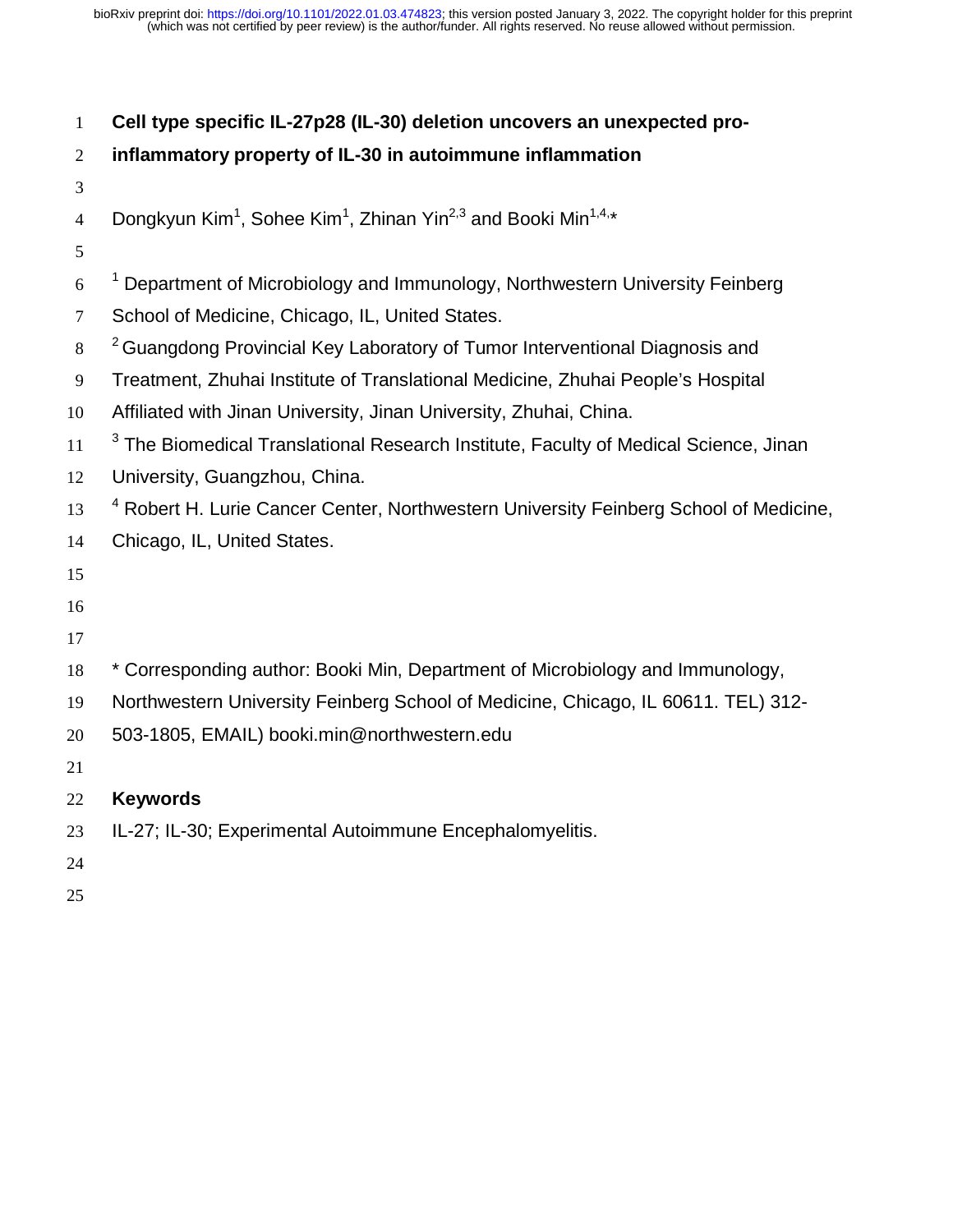#### **Abstract**

**IL-27 is an IL-12 family cytokine with potent immunoregulatory properties, capable of modulating inflammatory responses, including autoimmunity. While extensive studies have been performed to investigate the major target cells of IL-27 mediating its functions, the source of IL-27 especially during tissue specific autoimmune inflammation has not formally been tested. IL-27p28 subunit, also known as IL-30, was initially discovered as an IL-27-specific subunit, and its expression has thus been used as a surrogate for IL-27. However, there is emerging evidence that IL-27p28 can be secreted without Ebi3, a subunit that forms IL-27 with IL-27p28. Furthermore, IL-27p28 was also reported to act as a negative regulator antagonizing IL-27. In this study, we utilized various cell type specific IL-27p28-deficient mouse models and examined the major source of IL-27p28 in T cell mediated autoimmune neuroinflammation. We found that dendritic cell-derived IL-27p28 is dispensable for the disease development but that IL-27p28 expressed by infiltrating and CNS resident APC subsets, namely, infiltrating monocytes, microglia, and astrocytes, play an essential role in limiting inflammation. Unexpectedly, we observed that cell type specific IL-27p28 deficiency expressing severe disease phenotype is associated with dysregulated IL-27p28 expression in otherwise unaffected APC subsets, suggesting that disproportionate IL-27p28 expressed may increase disease susceptibility. Indeed, systemic recombinant IL-30 administration also induced severe disease. Taken together, our results uncover a pro-inflammatory property of IL-30 that supports encephalitogenic immunity in vivo.**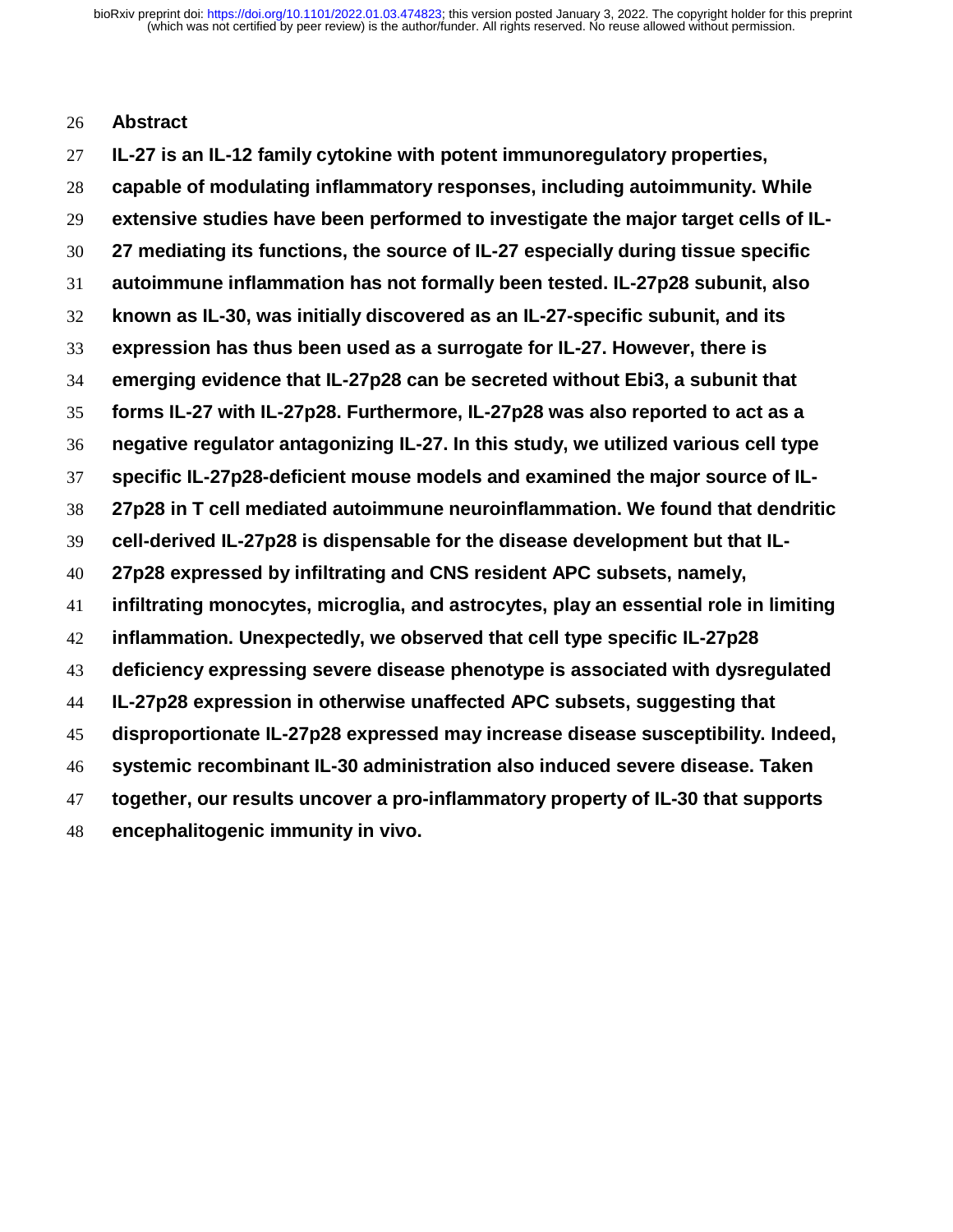#### **1. Introduction**

IL-27 is an IL-12 family heterodimeric cytokine composed of p28 (also known as IL-30)

and Ebi3 subunits, and binds the IL-27 specific receptor, a heterodimeric surface

52 receptor complex made of IL-27R $\alpha$  and gp130 (1, 2). IL-27 mediates highly diverse,

even opposing, pro- and anti-inflammatory functions by supporting Tbet/IFNγ expression

in developing Th1 cells and by blocking Rorc expression and Th17 differentiation,

respectively (3-5). Another well characterized anti-inflammatory function of IL-27

operates through IL-10 induction from activated CD4 T cells (6, 7). IL-10-producing

helper T cells (known as Tr1 cells) are thought to play an important role in suppressing

immune responses and maintaining tolerance in many conditions (8, 9). Indeed, mice

59 deficient in IL-27R $\alpha$  subunit are highly susceptible to Th17-mediated autoimmune

inflammation, experimental autoimmune encephalomyelitis (EAE), which was partly

attributed to the lack of IL-10-producing CD4 T cells (10). However, Tr1-independent

anti-inflammatory roles of IL-27 have also been observed. We demonstrated that IL-27

directly acts on Foxp3<sup>+</sup> Treg cells to support their ability to suppress autoimmune

inflammation via Lag3-dependent and Tr1-independent mechanisms (11). Therefore, IL-

27 seems to control inflammatory responses by multiple mechanisms.

Being the IL-27-specific subunit, IL-30 was measured as a surrogate to assess IL-27 production. The primary source of IL-30 is cells of myeloid origin, including monocytes, macrophages, and dendritic cells (2). Signals triggering IL-30 secretion are mostly of innate immunity. TLR3 and TLR4 have previously been shown to trigger IL-30 expression in dendritic cells via an IRF3-dependent mechanism (12), and IFNγ signal can augment the expression (13, 14). IFNβ, a widely used immune suppressive cytokine for the treatment of autoimmunity, is another potent cytokine triggering IL-30 production and inhibiting Th17 differentiation (15). However, little is known regarding the precise source and immune regulatory functions of IL-30 during tissue specific autoimmune inflammation, such as EAE.

There is emerging evidence that IL-30 may exhibit immune regulatory function distinct from that of IL-27 (16, 17). Caspi and colleagues utilized IL-30-overexpressing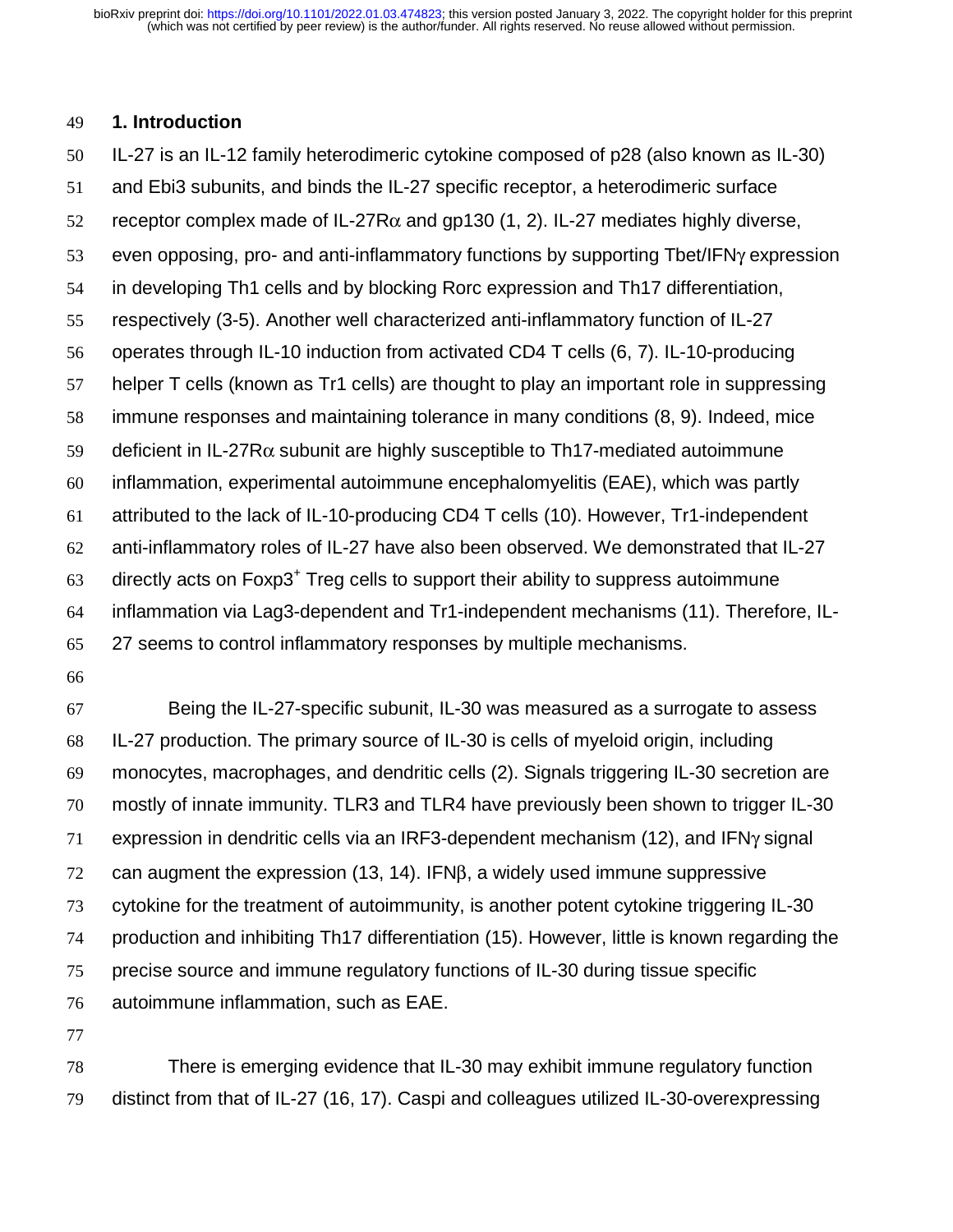mouse model to show that IL-30 inhibits T cell differentiation to Th1 and Th17 lineage cells and the development of autoimmunity (18). IL-30 also negatively regulates humoral and cellular responses during parasite infection, independent of its role as an IL-27 subunit (19). In the context of tumorigenesis, IL-30 has been suggested to play an important pro-tumorigenic role, in part by supporting cancer stem-like cell survival, vascularization, and proliferation (20, 21). However, IL-30 may express regulatory property simply by inhibiting biological functions of IL-27 (22). 

The current study aimed at identifying the key source of IL-30 and its potential role during autoimmune inflammation in the central nervous system (CNS). Utilizing cell 90 type specific  $I$ /27 $p$ 2 $8^{-/-}$  mouse models, we report that IL-30 expressed by myeloid cells, microglia, and astrocytes but not by dendritic cells plays a key role in limiting autoimmune inflammation. Unexpectedly, we noted that exacerbated inflammation seen in those cell type specific IL-27p28-mutant mice was associated with drastic overexpression of *Il27p28* mRNA in otherwise unaffected CNS-infiltrating and resident APC subsets, possibly resulting in the presence of excessive IL-30. In support, systemic administration of recombinant IL-30 alone into mice with ongoing EAE similarly aggravated the disease progression, suggesting that IL-30 appears to be able to enhance encephalitogenic immune activity. In vitro, we noted that IL-30 had no measurable biological activity on activated T cells as determined by its ability to phosphorylate Stat1 and Stat3 or to antagonize IL-27 activity. These results suggest pro-inflammatory roles of IL-30 in vivo, in part by antagonizing immune regulatory cytokines, such as IL-27, in order to drive inflammatory T cell responses.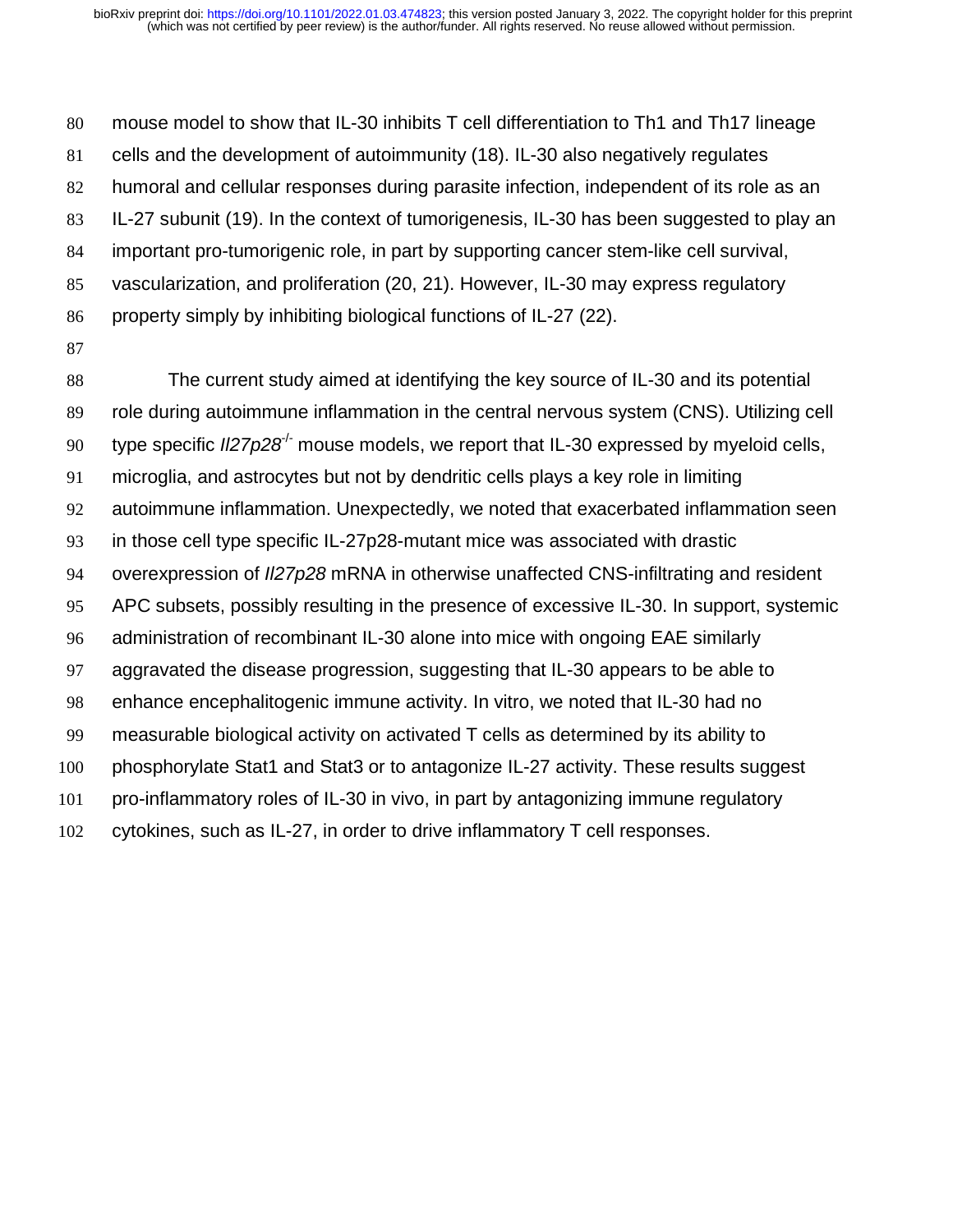### **2. Materials and Methods**

### **2.1. Animals**

105 C57BL/6, *Itgax* (CD11c)<sup>Cre</sup> (strain #8068), *Gfap<sup>Cre</sup>* (strain #24098), *Lyz2* (LysM)<sup>Cre</sup> 106 (strain #4781), and *Cx3cr1<sup>Cre</sup>* (strain #25524) mice were purchased from the Jackson 107 Laboratory (Bar Harbor, ME). *II27p28<sup>f/fl</sup>* mice were previously reported (23). All mice were bred in a specific pathogen-free facility at Northwestern University Feinberg School of Medicine. All the animal experiments were approved by the institutional animal care and use committees (IACUC) of Northwestern University (protocol #IS00015862).

## **2.2. EAE induction**

Mice were subcutaneously injected with 200 μL of an emulsion containing 300 μg of

115 MOG<sub>35-55</sub> peptide (BioSynthesis, Lewisville, TX) and equal volume of Complete

Freund's adjuvant supplemented with 5 mg/mL of Mycobacterium tuberculosis strain

H37Ra (Difco, Detroit, MI). Additionally, mice were intraperitoneally injected with 200 ng

of pertussis toxin (Sigma, St. Louis, MO) at the day of immunization and 48 h later.

Disease development was analyzed daily and scored on a 0-5 scale: 0, no clinical

signs; 1, limp tail, 2, hind limb weakness, 3, hind limb paralysis, 4, hind limb paralysis

and front limb weakness, 5, moribund or death.

# **2.3. Osmotic pump implantation**

Mice anesthetized with Ketamine and Xylazine were subcutaneously implanted with a

mini-osmotic pump (#1007D, Alzet Durect, Cupertino, CA) as previously described (11).

126 This pump system has a reservoir volume of 100  $\mu$ l and allows for the continuous

delivery of the content for 7 days without the need for external connections or frequent

handling of animals. Pumps containing 400 ng of rIL-27 or rIL-30 (R&D Systems,

Minneapolis, MN) were implanted at day 12 post immunization. Mice with sham surgery

were used as controls.

# **2.4. Flow Cytometry**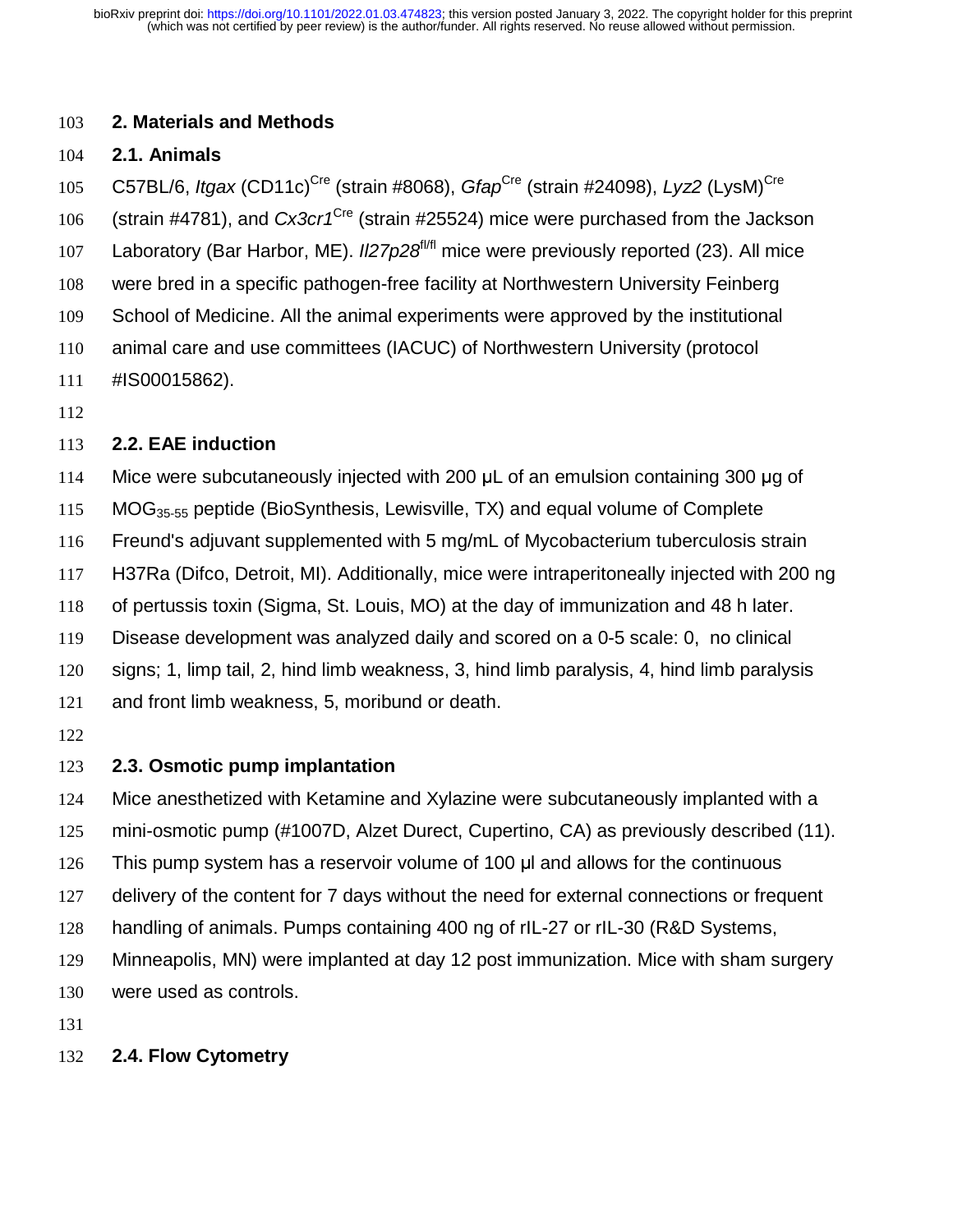Mononuclear cells from the CNS of EAE mice were isolated by Percoll gradient centrifugation as previously described (ref). The cells were then stained with anti-CD4 (RM4–5), anti-CD44 (IM7), anti-CD25 (PC61.5), anti-GITR (DTA-1) and anti-ICOS (C398.4A) antibodies. For intracellular staining, harvested cells were stimulated ex vivo 137 with PMA (10ng/mL, Millipore-Sigma) and ionomycin (1 μM, Millipore-Sigma) for 4 h in 138 the presence of 2  $\mu$ M monensin (Calbiochem) during the last 2 h of stimulation. Cells were immediately fixed with 4% paraformaldehyde, permeabilized, and stained with 140 anti-IL-17 (TC11-18H10), anti-IFNγ (XMG1.2), anti-TNF $\alpha$  (TN3-19), anti-GM-CSF (MP1-22E9) antibodies. All the antibodies were purchased from eBioscience (San Diego, CA), BD PharMingen (San Diego, CA), and Biolegend (San Diego, CA). Samples were acquired using a FACSCelesta (BD Bioscience) and analyzed using a FlowJo (Treestar, Ashland, OR). CNS APC subsets were sorted based on CD45 and CD11b expression using a FACSMelody cell sorter (BD Bioscience). Sorted cells were subjected to gene expression by qPCR as described below.

### **2.5. Cytometric Beads Array**

Serum cytokines were determined using Cytometric Beads Array (BD Biosciences) according to the manufacturer's instructions. The data were analyzed using the CBA software, and the standard curve for each cytokine was generated using the mixed cytokine standard.

#### **2.6. Real-Time Quantitative PCR**

Mice with EAE were euthanized and perfused with PBS. The brain and spinal cords were isolated and total RNA was extracted using a TRIzol reagent according to the manufacturer's instructions (Invitrogen). cDNA was then obtained using a MMLV reverse transcriptase (Promega, location). qPCR analysis was performed using a QuantStudio 3 Real-Time PCR System (Applied Biosystems, Waltham, MA) using a Radiant qPCR mastermix (Alkali Scientific, Fort Lauderdale, FL) or SYBR green mastermix (Applied Biosystems). The data were normalized by housekeeping *Gapdh* gene and then compared to the control group. Primers used for the study are listed in Supplementary Table 1.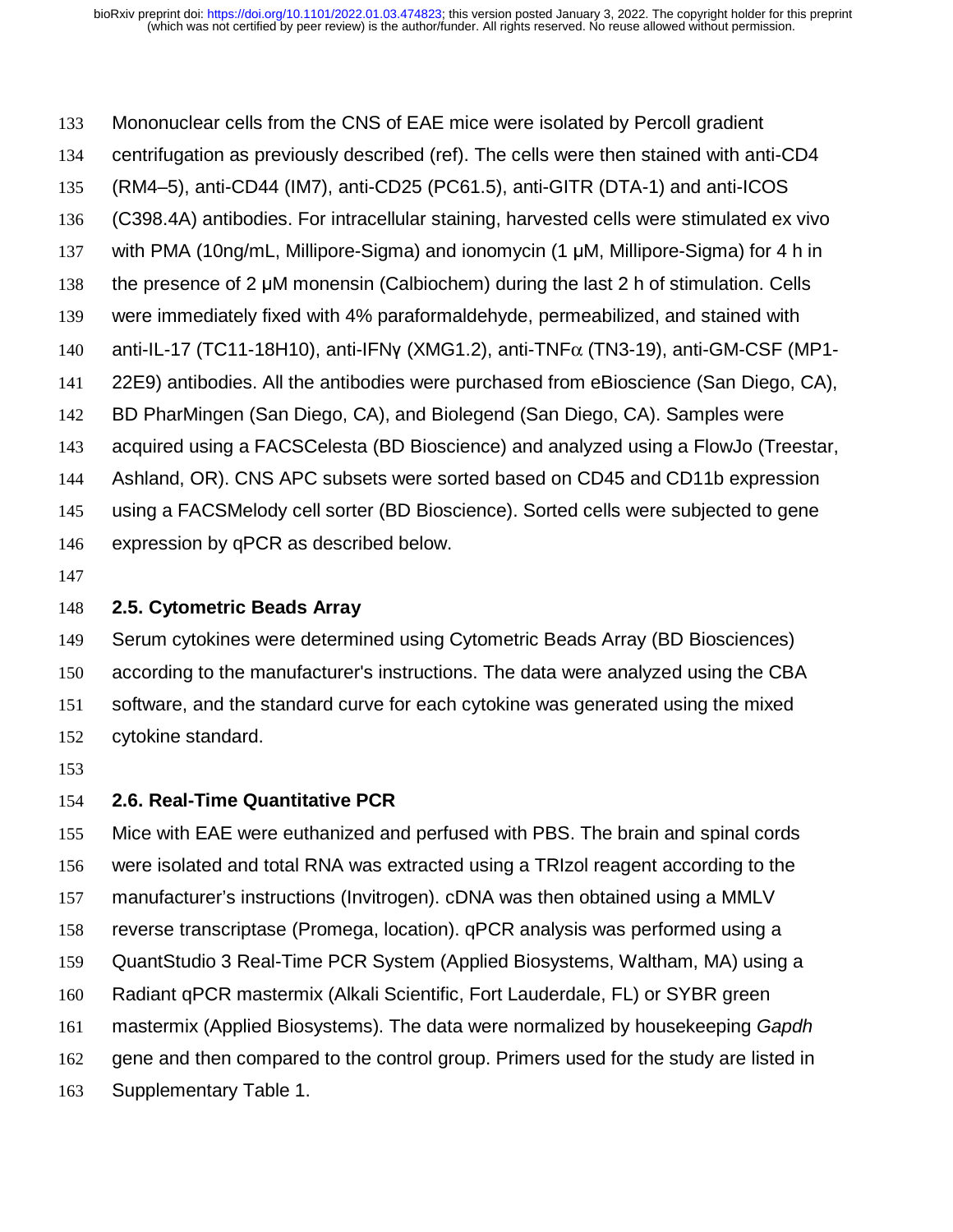## **2.7. Statistical Analysis**

- Statistical significance was determined by the Mann-Whitney test using Prism software
- (GraphPad, San Diego, CA). p<0.05 was considered statistically significant.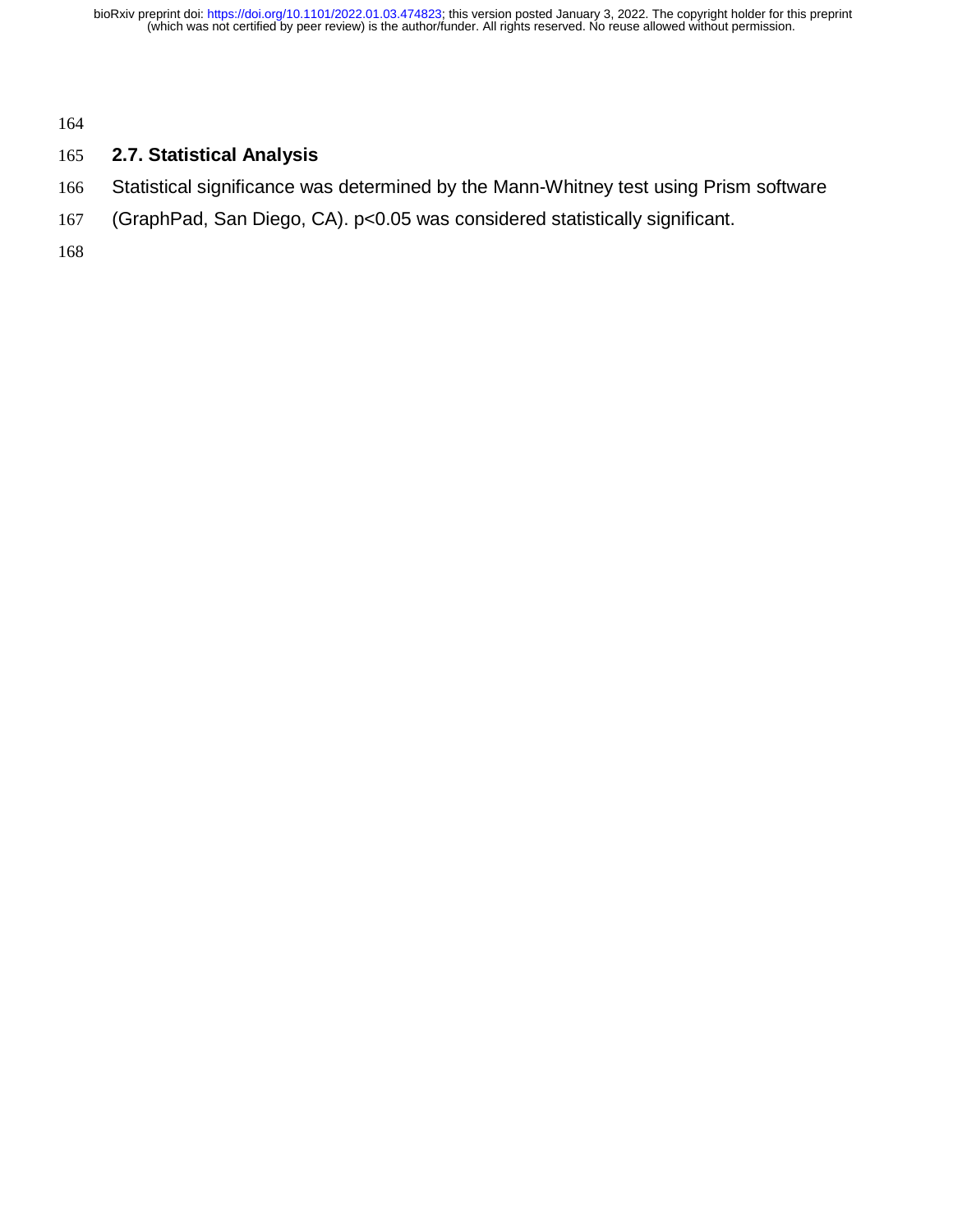#### **3. Results**

### **3.1. Il27p28 mRNA expression in EAE**

We first performed time course analysis to measure cytokine gene expression within the inflamed brain and spinal cords during EAE. Three time points were chosen: days 8, 14, and 21 post induction, representing the disease onset, peak, and remission, respectively (Fig 1A). *Il27p28* mRNA expression mirrored the disease activity, and it peaked at day 14, showing >10-fold increase in both tissue sites compared to those of naïve mice (Fig 1B). The *Ebi3* subunit mRNA expression displayed similar pattern as the *Il27p28* (Fig 1B). *Il12p40* mRNA expression in the spinal cord was markedly increased with the similar kinetics, reaching ~100-fold increase over naïve tissue, although its expression in the brain was not observed (Fig 1B). On the other hand, *Il12p35* or *Il23p19* mRNA expression only slightly increased (Fig 1B and data not shown). Expression of inflammatory cytokines, namely, *Tnfa*, *Ifng*, *Il17a*, *Il1b,* and *Il6,* as well as of key transcription factors, *Tbx21* and *Rorc*, followed the similar pattern (Fig 1C and 1D). Foxp3 mRNA expression substantially increased at the peak of the disease and thereafter, demonstrating Treg accumulation in the tissue (24). We also measured inflammatory chemokines, including *Ccl2*, *Ccl3*, *Ccl7*, *Cxcl1*, *Cxcl9*, and *Cxcl10* mRNA expression. The expression pattern showed similar kinetics, with the greater magnitude in the spinal cord (Supp Fig 1). Myeloid cells capable of presenting antigens, including macrophages and dendritic cells, are the primary source of IL-12 family cytokines including IL-27. To examine relative sources of each cytokine during autoimmune inflammation in the CNS, we FACS sorted different APC subsets from the inflamed CNS 191 tissues: CD45high CD11bhigh infiltrating myeloid cells, CD45<sup>int</sup> CD11bhigh microglia, and 192 CD45<sup>low</sup> cells including astrocytes and oligodendrocytes, at the peak of the disease, and cytokine gene expression was measured. While both infiltrating myeloid cells and microglia similarly expressed all the tested IL-12 family cytokines, the level of *Il27p28* and *Ebi3* mRNA expression was particularly greater than any other subunits tested (Fig 1E). These results prompted us to investigate the central source of IL-27, especially IL-27p28 subunit which has been considered an IL-27-specific subunit (1), during the development of autoimmune neuroinflammation.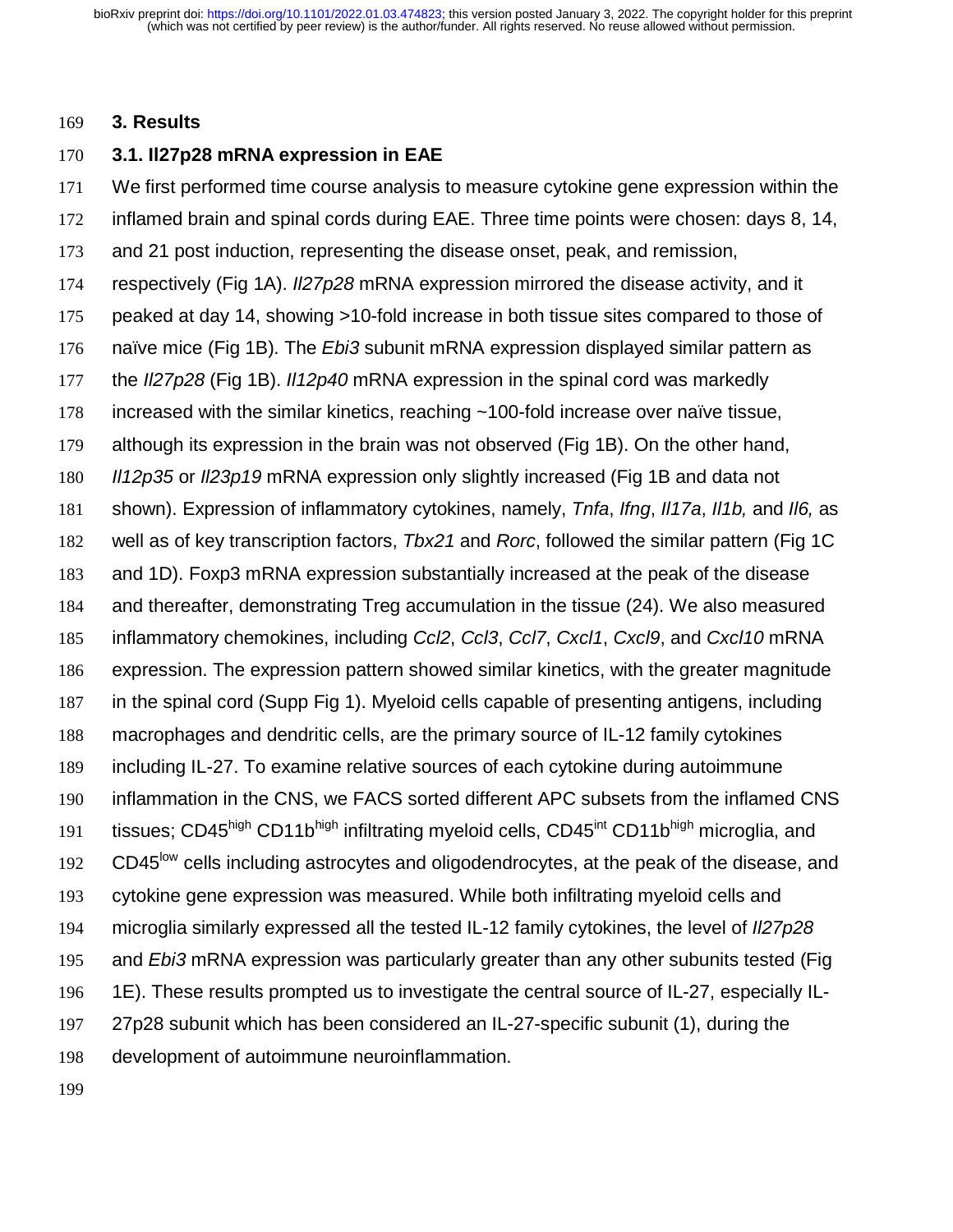#### **3.2. DC-derived Il27p28 is dispensable.**

201 IL-27 produced by DCs promotes the generation of IL-10<sup>+</sup> CD4 T cells capable of attenuating autoimmune inflammation (25). Utilizing the IL-27p28-floxed mouse model, it was reported that DC-derived IL-27 plays a role in antitumor immunity by regulating NK and NKT cell recruitment and activation (23, 26). To test the role of DC-derived IL-205 27 in EAE, DC-specific IL-27p28<sup>-/-</sup> (*Itgax*<sup>Cre</sup> *II27p28<sup>f/fl</sup>)* mice were induced for EAE. qPCR analysis validated DC-specific IL-27p28 deficiency in these mice (Supp. Fig 2). Despite the involvement of DC-derived IL-27 in EAE, we found that DC-specific IL-27p28 deletion did not affect EAE pathogenesis, as both disease onset and the clinical severity remained analogous to those of wild type control mice (Fig 2A). CD4 T cells infiltrating the CNS tissues were similar in both proportions and absolute numbers (Fig  $2B$ ). Likewise, Foxp3<sup>+</sup> Treg cell accumulation in the CNS was also comparable (Fig 2C). Treg cell expression of surface markers associated with the suppressive functions, such as ICOS, GITR, and CD25, remained unchanged regardless of DC-derived IL-27p28 (Fig 2D). We then measured CD4 T cell expression of encephalitogenic cytokines by flow cytometry. As shown in Fig 2E, intracellular expression of GM-CSF, IFNγ, IL-17, 216 and TNF $\alpha$  in CNS infiltrating CD4 T cells was similar in both proportions and absolute numbers (Fig 2E). Furthermore, expression of the *Ifng*, *Il17a*, and *Il1b* mRNA in the 218 CNS tissues was also similar between WT and DC-specific IL-27p28 $^{\prime}$  groups (Fig 2F). Consistent with cytokine expression, serum cytokine levels measured by CBA analysis were comparable between the groups (Fig 2G). Inflammatory chemokine and IL-12 family cytokine expression in the tissues was found similar between the groups (Supp Fig 3A and 3B). Lastly, CNS APC subsets were FACS sorted as above, and IL-12 family cytokine gene expression was determined. Consistent with the EAE severity and overall immune responses, we found no differences in cytokine gene expression between the groups (Fig 2H). Taken together, these results demonstrate that DC-derived IL-27p28 plays little role in regulating encephalitogenic immune responses. 

**3.3. Myeloid cell-derived IL-27p28 regulates encephalitogenic immune responses** 

Cells of myeloid origin, especially monocytes and macrophages, are another key source

of the IL-27p28 subunit (1, 27). To test the role of myeloid cell-derived IL-27 in EAE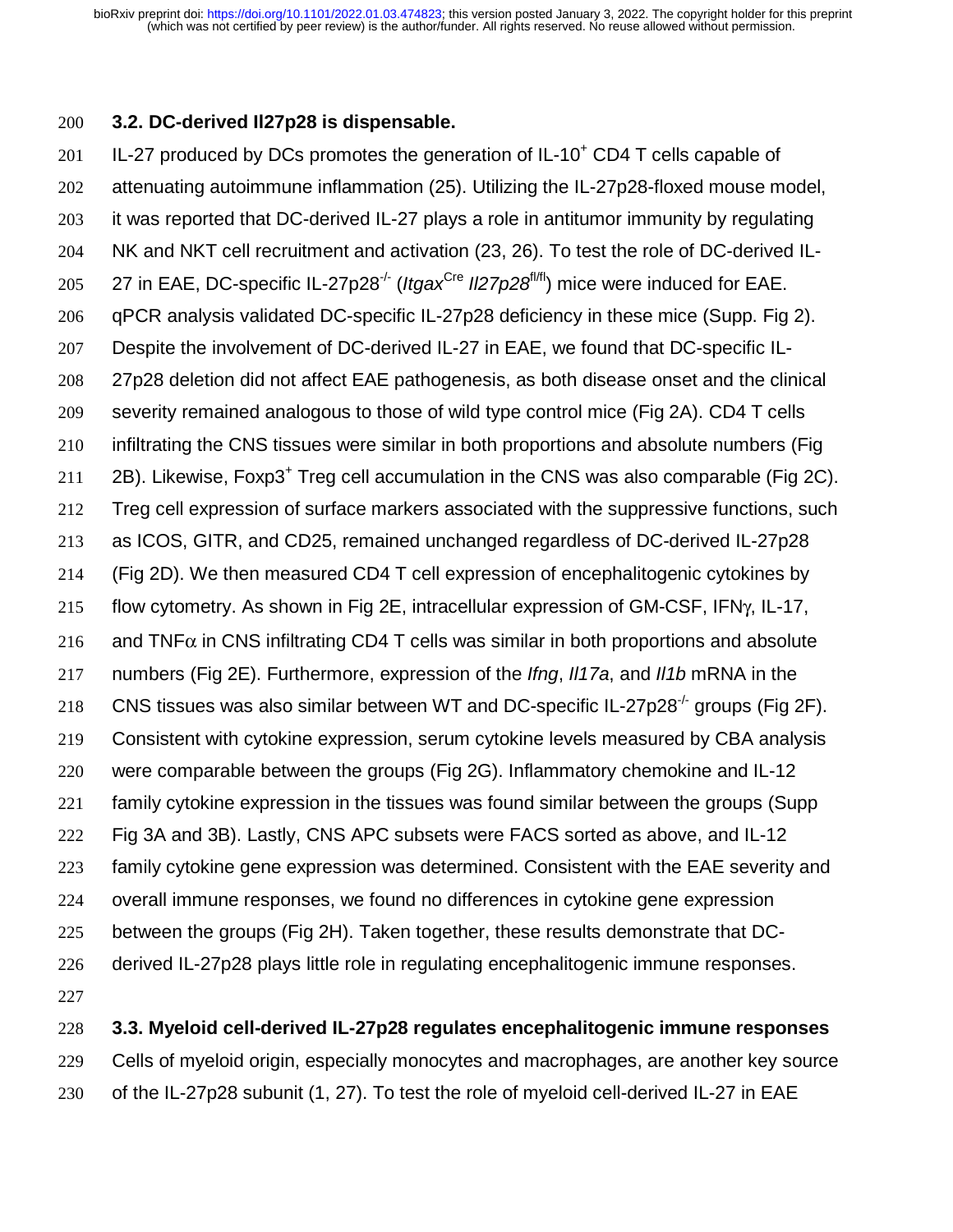231 pathogenesis, we utilized myeloid cell-specific IL-27p28<sup>-/-</sup> (*Lyz*2<sup>Cre</sup> Il27p28<sup>f/fl</sup>) mice. The 232 lack of *II27p28* mRNA expression in macrophages in *Lyz*<sup>Cre</sup> *II27p28*<sup>*fI/fl*</sup> mice validated 233 myeloid cell-specific IL-27p28 deficiency (Supp Fig 2). Unlike DC-specific IL-27p28<sup>-/-</sup> 234 mice shown above, myeloid cell-specific IL-27p28 $^{\prime}$  mice rapidly developed severe EAE 235 (Fig 3A), which was further reflected by increased CD4 T cells infiltrating the CNS (Fig  $236$  3B). We also noted that the accumulation of Foxp3<sup>+</sup> Treg cells was significantly greater 237 in these mice, although Treg cell proportion or Foxp3 expression were comparable (Fig 238 3C). Treg cell expression of ICOS, GITR, and CD25 remained unchanged regardless of 239 myeloid cell-derived IL-27p28 (Fig 3D). CD4 T cells expressing inflammatory cytokines 240 were substantially increased in the CNS tissues of *Lyz*<sup>Cre</sup> II27p28<sup>f/fl</sup> mice (Fig 3E and 241 3F), consistent with severe EAE phenotypes in these mice. In support, we found that 242 serum cytokine levels, especially IL-2, IL-6, IFN $\gamma$ , IL-17A, and TNF $\alpha$ , but not IL-4, were 243 markedly increased in myeloid cell specific IL-27p28 $\frac{1}{2}$  mice (Fig 3G). Inflammatory 244 chemokine expression in the CNS tissues was similarly elevated in mice with myeloid 245 cell specific IL-27p28 deletion (Supp Fig 4). Moreover, CNS expression of IL-27p28 and 246 IL-12p40 subunits was substantially greater in the absence of myeloid cell-derived IL-247 27p28 (Fig 3H). IL-23p19 subunit expression was slightly increased in the KO mice, 248 while IL-12p35 expression was similar between the groups (Fig 3H). We further 249 measured cytokine gene expression in FACS sorted CNS APC subsets and found that 250 *II27p28* mRNA expression was dramatically increased in microglia and CD45<sup>low</sup> cells in 251 the absence of myeloid cell-derived IL-27p28 (Fig 3I). Of note, *Il27p28* mRNA 252 expression in infiltrating monocytes was absent in *Lyz*2<sup>Cre</sup> II27p28<sup>f/fl</sup> mice, validating IL-253 27p28 deficiency of myeloid cells (Fig 3I). Although *Il12p40* and *Ebi3* mRNA expression 254 was also increased in microglia and CD45<sup>low</sup> cells (Fig 3I), relative expression of *II27p28* 255 mRNA was greater than other subunits. Therefore, these results demonstrate that IL-256 27p28 produced by myeloid lineage cells may play a key regulatory role in EAE. 257

258 **3.4. Microglia expression of IL-27p28 plays a similar regulatory function in EAE** 

259 Microglia are the resident CNS glial cells capable of producing IL-27 (28, 29). While

260 Lyz2<sup>Cre</sup>-mediated gene targeting can occur in microglia as well (30), it is important to

261 test whether microglia expression of IL-27p28 alone is sufficient for the immune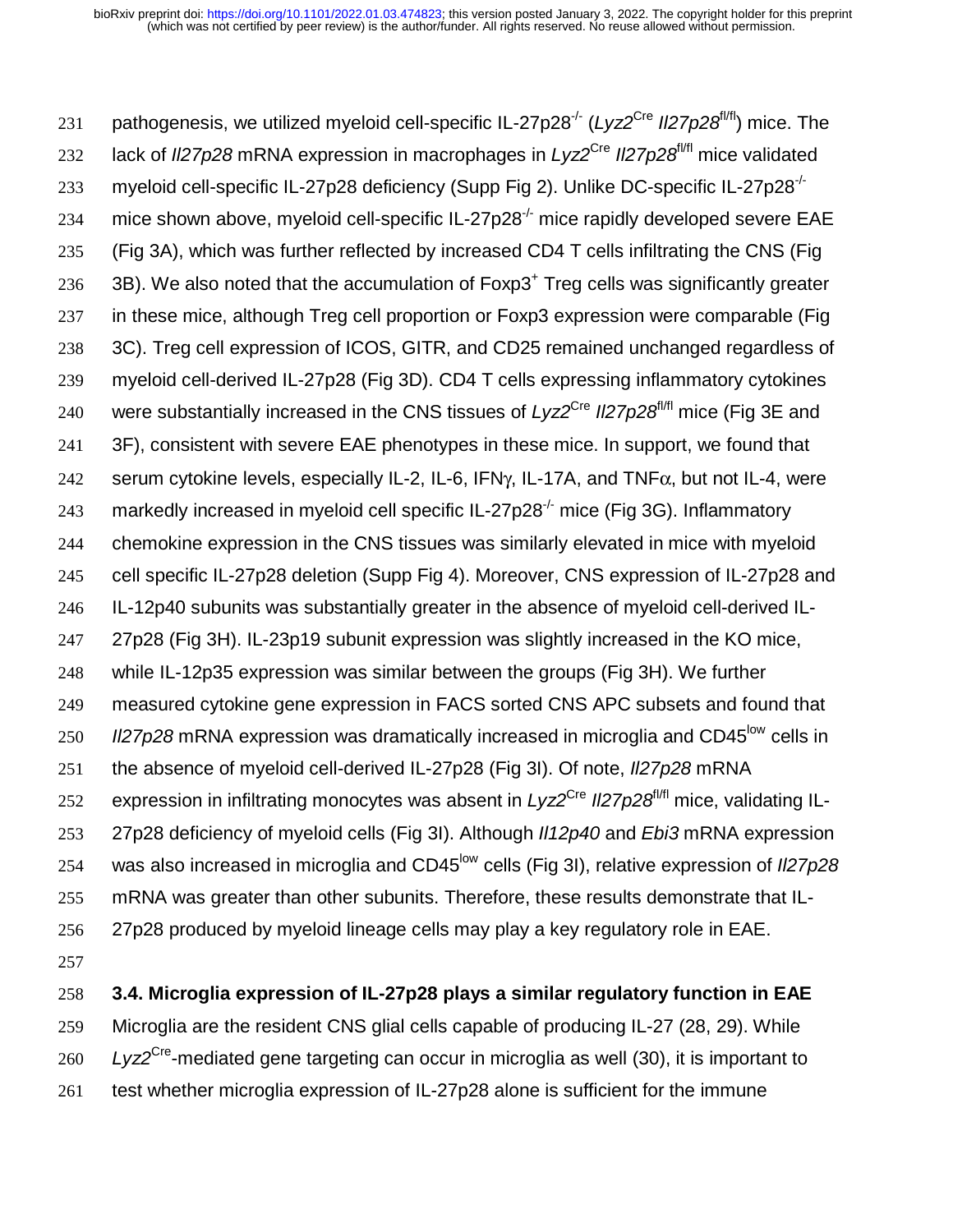262 regulatory function. To target microglia expression of IL-27p28, we crossed Il27p28<sup>fl/f</sup> 263 mice with *Cx3cr1<sup>Cre</sup>* mice (31). Interestingly, microglia specific IL-27p28<sup>-/-</sup> mice also 264 exhibited severe EAE analogous to myeloid cell specific IL-27p28<sup>-/-</sup> mice (Fig 4A). CNS infiltration of total CD4 and Foxp3<sup>+</sup> Treg cells was significantly increased in these mice, supporting severe EAE phenotypes (Fig 4B and 4C). Treg cell associated surface marker and Foxp3 expression remained unchanged (Fig 4C and 4D). CNS infiltrating CD4 T cell expression of inflammatory cytokines was markedly increased in microgliaspecific IL-27p28<sup>-/-</sup> mice, further supporting greater susceptibility of these mice (Fig 4E). 270 We measured inflammatory cytokine and chemokine gene expression by qPCR and confirmed that microglia-specific IL-27p28 deficiency results in greater increase of the expression (Fig 4F and Supp Fig 5). Analogous to other mouse models tested above, *II27p28* mRNA expression in the CNS of microglia-specific IL-27p28<sup>-/-</sup> mice was significantly greater than that of wild type mice (data not shown). Also observed is that *Il27p28* and *Il12p40* mRNA expression in CNS APC subsets, namely infiltrating 276 monocytes and CD45<sup>low</sup> cells, was significantly increased in microglia-specific IL-27p28<sup>-</sup> 277 <sup>/-</sup> mice (Fig 4G). *Ebi3* mRNA expression was also observed in infiltrating monocytes and 278 CD45<sup>low</sup> cells but not in microglia (Fig 4G). The lack of *Il27p28* mRNA expression in sorted microglia further validated microglia-specific IL-27p28 deficiency (Fig 4G). Taken together, these results demonstrate that microglia expression of IL-27p28 may also play a regulatory role in EAE pathogenesis.

### **3.5. Astrocyte-derived IL-27p28 plays a regulatory role in EAE**

IFNγ-dependent IL-27 secretion by astrocytes was previously shown to be important in EAE pathogenesis (32). Similarly, IL-27 expression is found in active multiple sclerosis plaques by astrocytes of MS patients (33). Therefore, we next examined if astrocyte-derived IL-27p28 plays a role in EAE pathogenesis. EAE was induced in astrocyte-288 specific IL-27p28<sup>-/-</sup> (*Gfap<sup>Cre</sup> Il27p28<sup>f//fl</sup>*) mice. Analogous to other CNS APC-targeted models tested above, astrocyte specific deletion of IL-27p28 resulted in severe EAE (Fig 5A). Consistent with the severity, the accumulation of CD4 T cells and Treg cells in the CNS tissue was markedly increased (Fig 5B and 5C). As we have observed in earlier model systems, Treg cell expression of surface molecules and Foxp3 was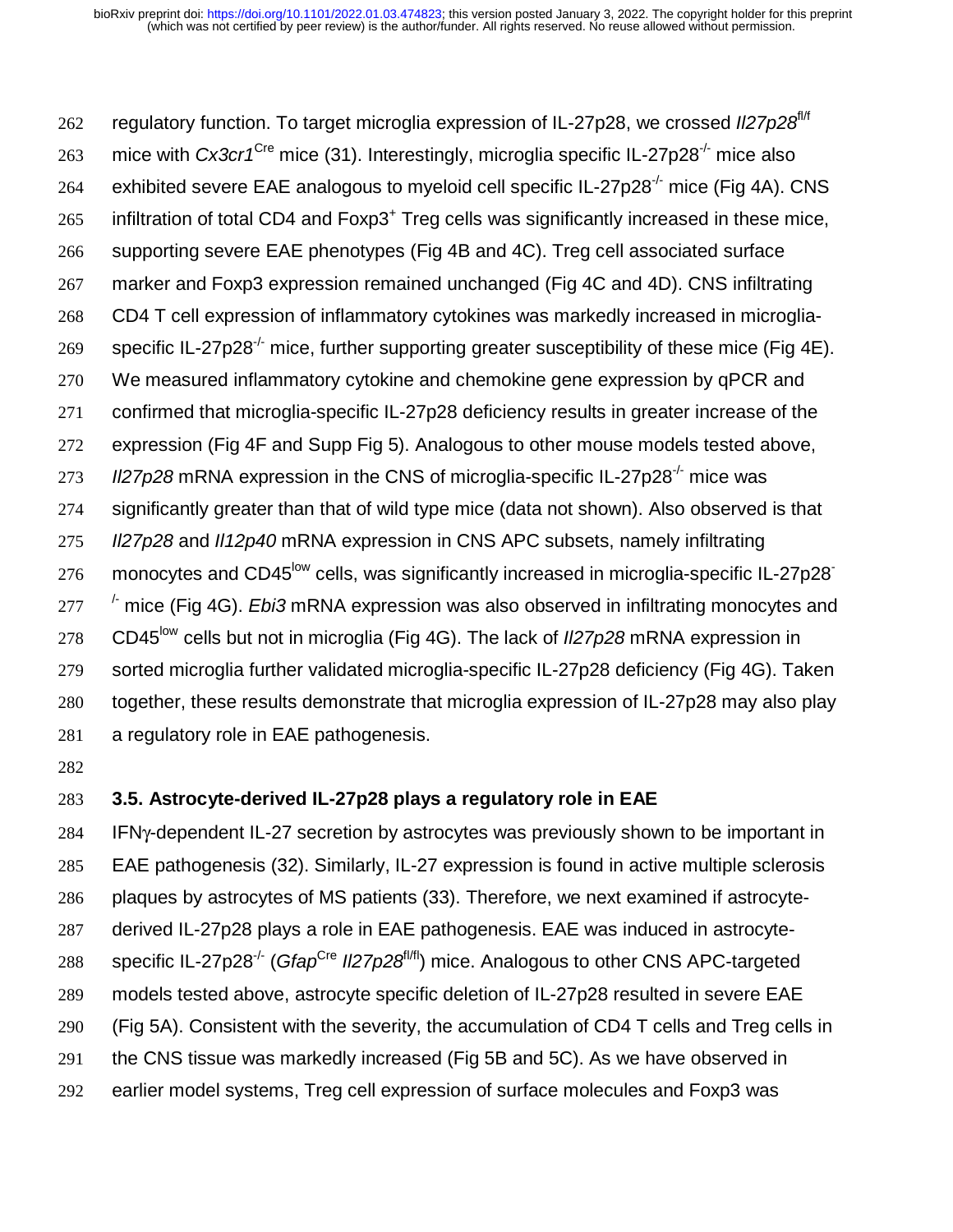comparable regardless of astrocyte expression of IL-27p28 (Fig 5C and 5D). Likewise, T cell expression of inflammatory cytokines was also significantly increased in 295 astrocyte-specific IL-27p28<sup>-/-</sup> mice (Fig 5E). Serum cytokine levels were similarly 296 elevated in those mutant mice, especially IL-2, IFN $\gamma$ , TNF $\alpha$ , and IL-17A (Fig 5F). CNS expression of inflammatory cytokine and chemokine mRNAs was elevated in astrocyte-298 specific IL-27p28<sup>-/-</sup> mice (Fig 5G and Supp Fig 6). Analogous to myeloid cell- and microglia-specific IL-27p28-/- mice, expression of the *Il27p28* mRNA in CNS APC subsets, both infiltrating monocytes and microglia, was drastically increased in 301 astrocyte-specific IL-27p28<sup>-/-</sup> mice (Fig 5H). *II12p40* and *Ebi3* mRNA expression was also increased in the absence of astrocyte-derived IL-27p28; however, the extent of the increase was lower than that of *Il27p28* (Fig 5H). Therefore, like other CNS-infiltrating monocytes or resident microglia, astrocyte-derived IL-27p28 appears to be able to limit encephalitogenic immunity.

**3.6. In vivo administration of IL-30 exacerbates encephalitogenic inflammation** 

Although the results that IL-27p28 deficiency in one of the inflammatory or CNS resident APC subsets results in exacerbated autoimmune inflammation support the IL-27's ability to modulate inflammation, we were especially intrigued by the unexpected observations that IL-27p28 expression in the remaining CNS APC subsets was dysregulated in these conditions. Notably, IL-27p28, also known as IL-30, can be secreted independent of the Ebi3 subunit and may function as a natural antagonist of gp130-mediated signaling (34). Indeed, it was previously reported that the secreted IL-27p28 subunit inhibits the biological functions of IL-27 (22). Therefore, IL-27p28 subunits abundantly present in those conditions may antagonize anti-inflammatory roles of IL-27, driving encephalitogenic inflammation. To test this possibility, we induced EAE in B6 mice and then administered recombinant IL-27 or IL-30 (IL-27p28) via a mini-osmotic pump once the mice develop noticeable clinical score. As shown in Fig 6A, IL-27 administered substantially dampened the EAE severity, as previously reported (35). We found that IL-30 administered exacerbated the clinical severity of the recipient mice (Fig 6A). In support of the disease severity, CD4 T cells infiltrating the CNS were diminished by IL-27 administration, while IL-30 administration substantially increased the infiltration (Fig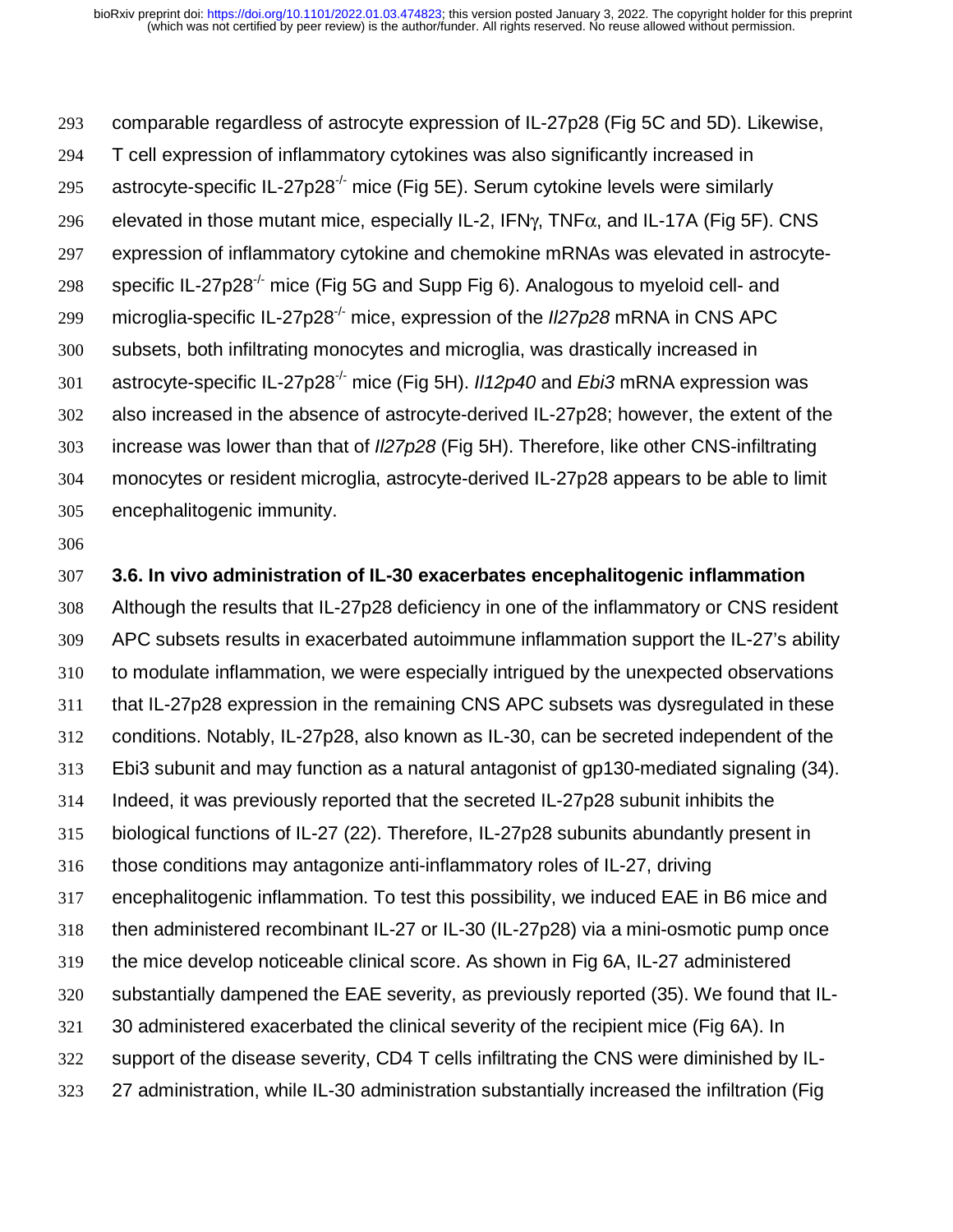6B). Consistent with T cell infiltration, Treg cell accumulation in the CNS also increased

- in IL-30 treated mice (Fig 6C). Treg cell expression of Foxp3 and other surface markers
- remained unchanged by IL-27 or IL-30 treatment (Fig 6C and 6D). Inflammatory
- cytokine expression by infiltrating CD4 T cells was similarly affected by IL-27 and IL-30
- administered in vivo (Fig 6E). TNFα-, IL-17-, GM-CSF-, and IFNγ-expressing CD4 T cell
- accumulation in the CNS was markedly diminished by IL-27. By contrast, the
- accumulation was dramatically increased following IL-30 administration (Fig 6E).
- Inflammatory chemokine mRNA expression in the CNS followed similar pattern and was
- significantly diminished by IL-27 but increased by IL-30 (Supp Fig 7). Interestingly,
- *Il27p28* mRNA expression itself was decreased by IL-27 and increased by IL-30
- administered (Fig 6F), which is likely attributed to the degree of inflammation. Therefore,
- these results suggest that IL-30 appears to express pro-inflammatory functions to
- promote encephalitogenic immune responses.
- 

## **3.7. IL-30 antagonizes IL-27 functions in vivo but not in vitro**

Unlike IL-27, IL-30 fails to support T cell proliferation or IFNγ production (36). However, IL-30 can inhibit the production of IL-17 and IL-10 triggered by IL-27 or IL-6 stimulation 341 in activated T cells (34, 37). It was reported that IL-30 also induces LPS-induced TNF $\alpha$ and IP-10 production in monocytes (38). Since we observed increased *Il27p28* mRNA expression in conditional knockout mice tested above, we revisited whether increased IL-30 may directly or indirectly modulate T cell cytokine expression. Naïve CD4 and CD8 T cells were stimulated in the presence of recombinant IL-27 or IL-30. As expected, IL-27 rapidly phosphorylated both Stat1 and Stat3 in CD4 and CD8 T cells (Fig 7A and data not shown). On the other hand, IL-30 stimulation had little effects on Stat phosphorylation (Fig 7A). The lack of Stat phosphorylation by IL-30 led us to further test its ability to induce IFNγ or IL-10 expression in activated T cells. Indeed, CD4 T cells stimulated under Th1 or Th17 polarization condition substantially upregulated *Ifng* mRNA in response to IL-27 but not to IL-30 (Fig 7B and data not shown). Likewise, IL-27 induced robust *Il10* mRNA expression in both developing Th1 and Th17 type CD4 T cells, while IL-30 failed to do so (Fig 7C and data not shown). Pre-stimulation with IL-27 effectively inhibited IL-27-induced Stat phosphorylation, whereas IL-30 pre-stimulation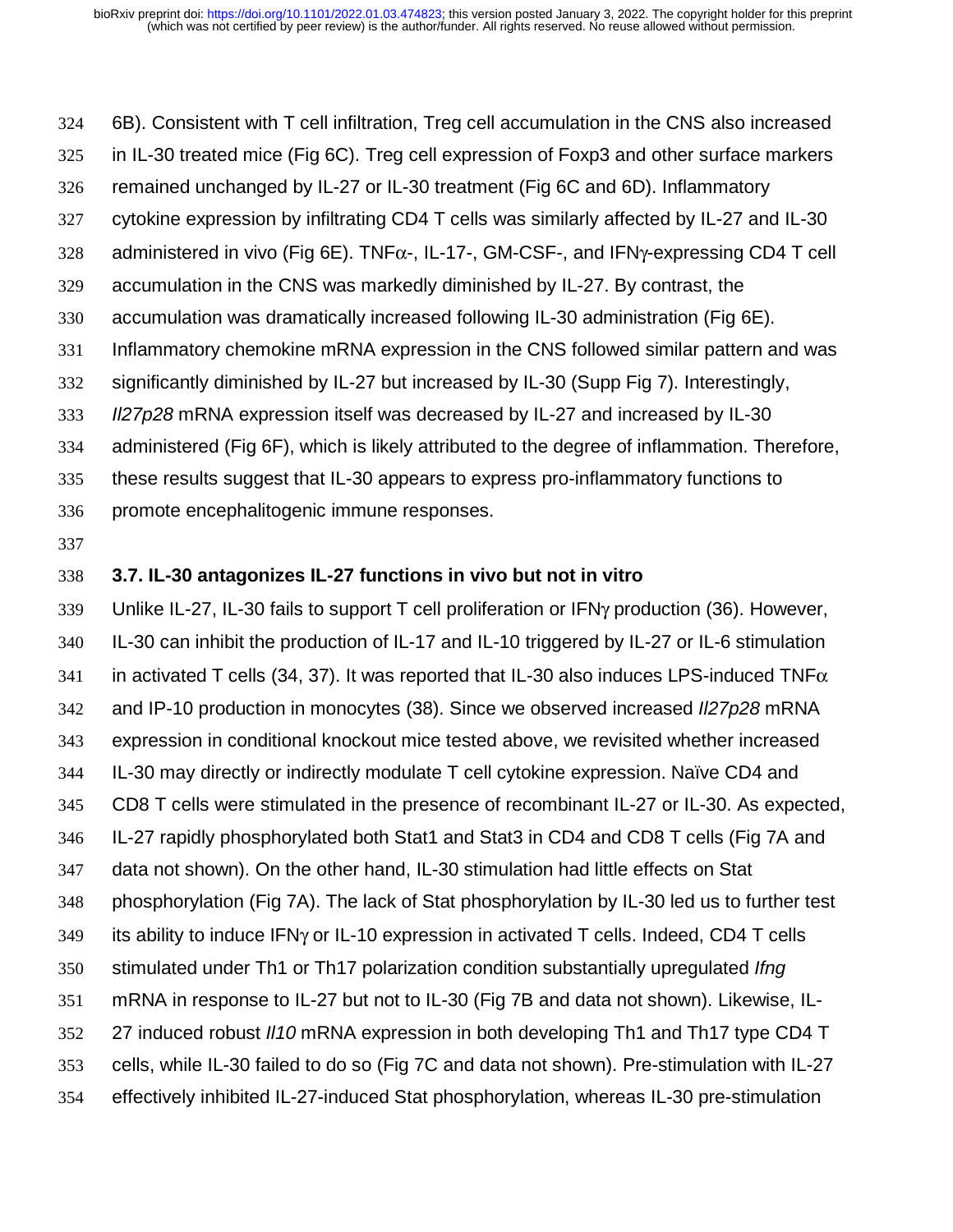had no ability to interfere with IL-27-induced Stat phosphorylation (Fig 7D). Therefore, IL-30 alone does not appear to alter cytokine expression in activated T cells in vitro. We previously showed that IL-27 stimulation upregulates Lag3 expression in CNS infiltrating Treg cells in vivo (11). We thus compared Treg cell expression of Lag3 in mice administered with IL-27 or IL-30 in the system described in Fig 6. We found that IL-27 significantly increased Lag3 expression in Treg cells as expected (Fig 7E). On the other hand, IL-30 treatment significantly downregulated the expression in Treg cells (Fig 7E), suggesting that IL-30 administered may antagonize Lag3 expression possibly induced by endogenous IL-27 in vivo. To further confirm if endogenously produced IL-30 also antagonizes IL-27 in vivo, we decided to measure Lag3 expression in CNS infiltrating Treg cells in the aforementioned models, where IL-30 expression is enhanced. We compared Treg cell expression of Lag3 in microglia-specific IL-27p28<sup>-/-</sup> mice where IL-367 27p28 expression of infiltrating monocytes and CD45<sup>low</sup> cells is drastically increased. Indeed, Treg cell expression of Lag3 was significantly downregulated in microglia- specific IL-27p28<sup>-/-</sup> mice compared to that in control mice, suggesting that abundant IL-30 may antagonize IL-27's function to upregulate Lag3 expression in Treg cells in vivo.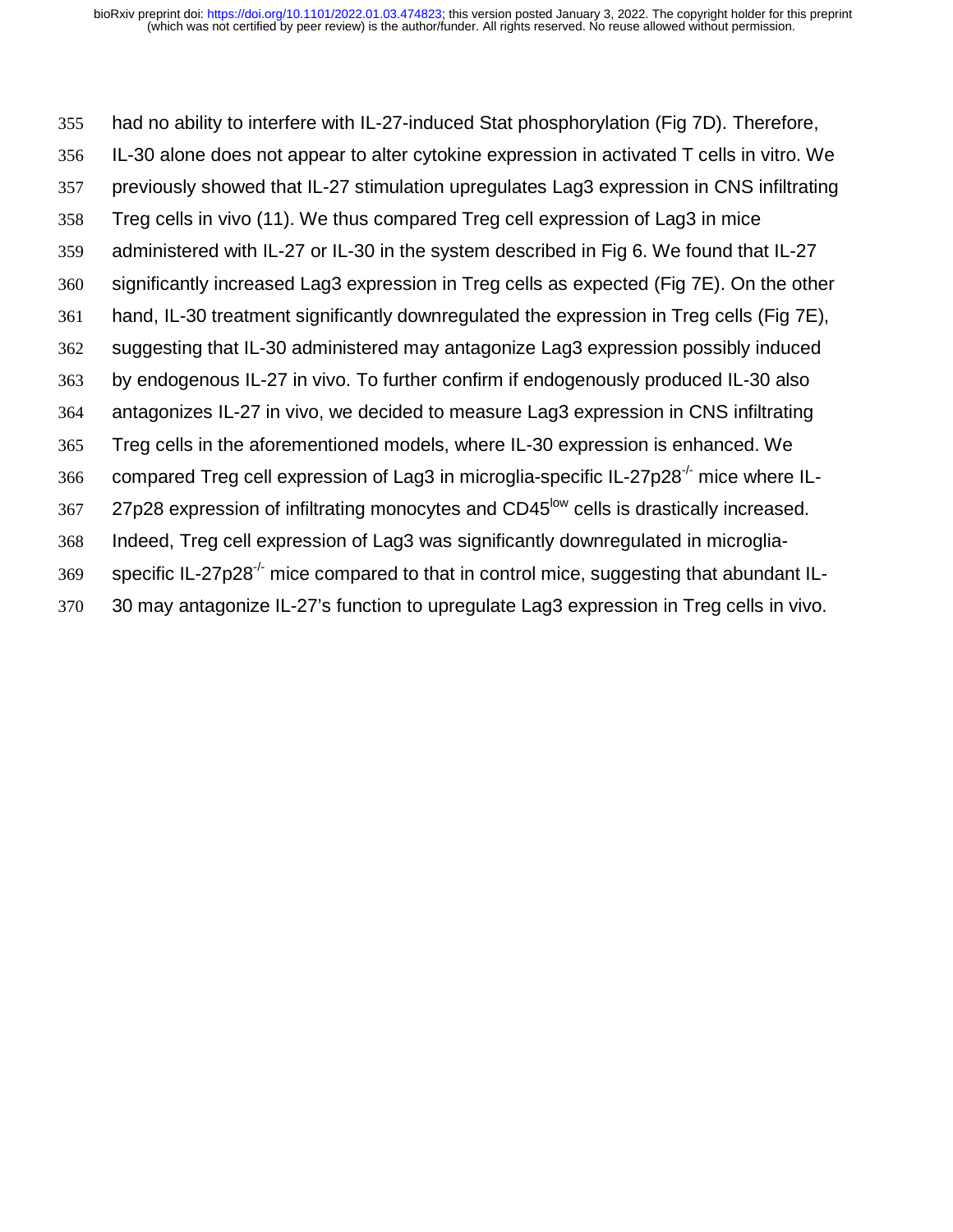#### **4. Discussion**

In this study, we took advantage of various cell type specific IL-27p28 (IL-30)-deficient mouse models to identify the key sources of IL-30 to gain insights into the immune regulatory functions of IL-27. Consistent with the previous studies, we found that myeloid cell (i.e., CNS infiltrating monocytes)-derived IL-30 is critical to limit autoimmune inflammation in the CNS, whereas DC-derived IL-30 was unexpectedly dispensable. Other CNS resident APC subsets, including microglia and astrocytes, which have also been shown capable of producing IL-30, were equally important sources of IL-30 in modulating inflammatory responses within the CNS. Unexpectedly, in mice deficient in IL-30 in one of the APC subsets (i.e., myeloid cells, microglia, or astrocytes) that develop severe EAE, we observed markedly elevated *Il27p28* mRNA expression in the remaining cellular sources of IL-30 within the CNS. For example, when IL-30 is absent in microglia, *Il27p28* expression in infiltrating monocytes or in 384 CD45<sup>low</sup> CNS cells (including astrocytes) was significantly increased. Such dysregulation did not occur when DCs lack IL-30, where the disease severity remained unchanged. Moreover, the extent of *Il27p28* upregulation is substantially greater than that of *Ebi3*, suggesting a disproportionate expression of IL-30. We thus posit that escalated IL-30 expression may be related to exacerbated disease. In support, systemic administration of recombinant IL-30 caused severe EAE development. Therefore, IL-30 may express pro-inflammatory property exacerbating the encephalitogenic immune responses.

IL-30 was initially thought as an IL-27-specific subunit, and mice deficient in or overexpressing the IL-30 (*Il27p28*) gene have been used to investigate the immune regulatory functions of IL-27. Mice overexpressing IL-30 are resistant to autoimmune inflammation and such resistance appears to be originated from IL-30's ability to antagonize inflammatory T cell responses, particularly Th1 and Th17 immunity (18). Likewise, mice deficient in IL-30 are highly susceptible to EAE and express heightened Th17 immunity (5). Therefore, it was naturally concluded that IL-30's ability to modulate inflammatory responses is through its role as an IL-27 subunit.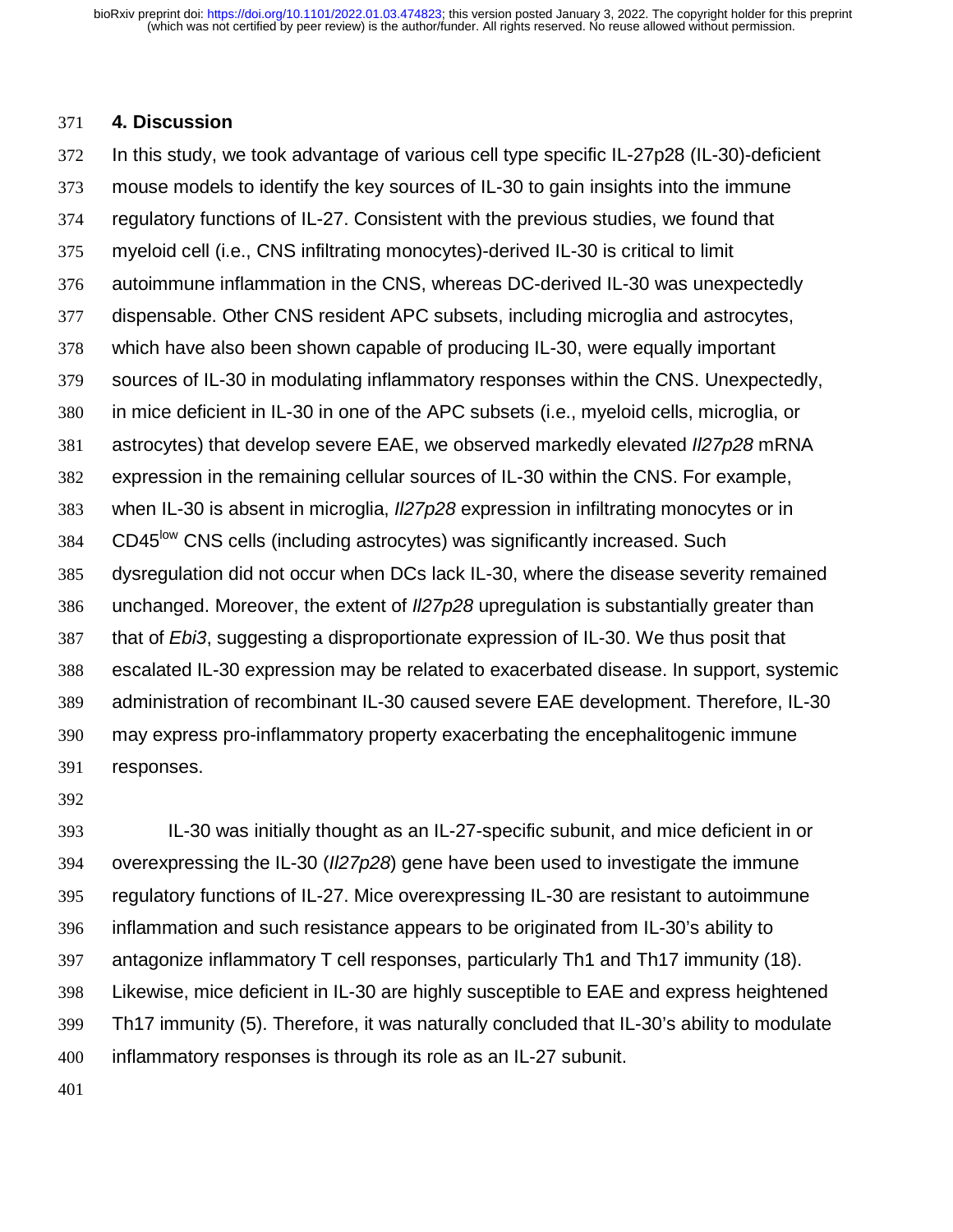It was then discovered that IL-30 can be secreted in the absence of the Ebi3 subunit and modulate immune responses (34). Tagawa and colleagues reported that IL-30 alone can mediate immune regulatory functions, suppressing allogenic T cell responses (22). More recently, Park et al. reported that IL-30 can act as a negative regulator of both B and T cell responses during *T. gondii* infection, independent of IL-27 (19). The mechanism by which IL-30 exerts immune regulatory functions has been examined. IL-30 was shown to antagonize other cytokines, such as IL-27 or IL-6 that utilizes the gp130 for the signaling (34). Although IL-30 stimulation itself does not trigger any detectable Stat phosphorylation, its presence was sufficient to hinder Stat1 and Stat3 phosphorylation induced by IL-27 or IL-6 (34). Consistent with these results, we made similar observation that IL-30 stimulation does not induce Stat phosphorylation in T cells. Unexpectedly, however, we also found that IL-30 does not interfere with IL-27- induced Stat1/3 phosphorylation nor IL-27-stimulated gene expression in vitro. The reason underlying the discrepancy is not clear. Concentrations used may account for the difference, as the previous study used higher IL-30 concentration. Indeed, IL-30 417 may be able to signal through gp130 homodimers without soluble IL-6R $\alpha$  only at high concentrations (39). Alternatively, IL-30 may be able to enhance APC functions, as *Il12p40* mRNA expression was similarly increased in those CNS infiltrating and resident APCs when *Il27p28* expression was higher. Therefore, IL-30-mediated control of APC functions may impact T cell activation and the subsequent inflammatory responses. 

Finding dysregulated *Il27p28* mRNA expression in one of the cell type specific IL-  $27p28^{-1}$  mice with severe disease is of particular interest. What does trigger such 425 dysregulated expression? IFN<sub>Y</sub> has previously been reported to induce IL-27p28 expression in myeloid cells (40), and we did find elevated IFNγ expression in infiltrating CD4 T cells. IL-30 expression may be directly correlated with the disease severity and inflammation. In support, disturbed *Il27p28* mRNA expression was observed in all the conditional knockout mice with exacerbated disease (IL-30 targeted in myeloid cell, microglia, and astrocytes but not in DCs). Notably, *Ebi3* mRNA expression was also increased when IL-30 expression increased. More interestingly, Ebi3 upregulation was not found in  $\frac{1}{27p28}$  cells, suggesting that IL-30 expression may be linked to that of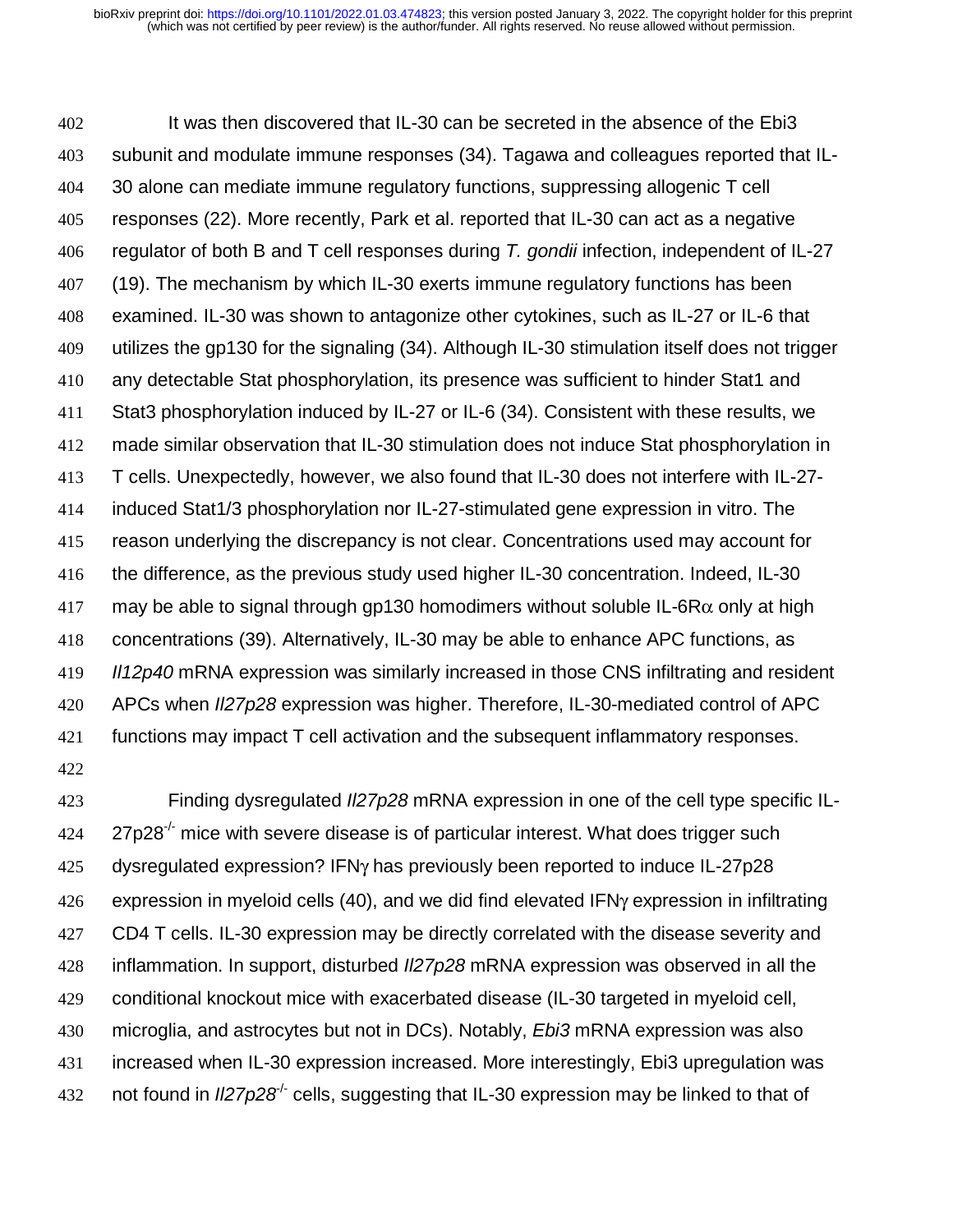Ebi3. However, the magnitude of Ebi3 upregulation was substantially lower than that of IL-30. Therefore, disproportionate expression of *Il27p28* mRNA may result in excessive presence of IL-30, which may then be capable of antagonizing IL-27's function to inhibit the inflammation. We previously demonstrated that IL-27 signaling in Treg cells is critical for Treg control of inflammation and that Lag3 expression is one of the key downstream molecules crucial for proper Treg cell functions (41). From the cytokine administration experiments performed, we confirmed that Treg cell expression of Lag3 seems directly modulated by IL-27 and IL-30. In particular, IL-30 significantly dampens Lag3 expression in Treg cells, suggesting that it may interfere with Lag3 expression possibly induced by endogenous IL-27. Moreover, Treg cell Lag3 expression was 443 significantly diminished in microglia-specific IL-27p28<sup>-/-</sup> mice, in which IL-27p28 expression of CNS APC subsets was dysregulated. Although we found no evidence that IL-30 alone induces Stat phosphorylation and gene expression in T cells in vitro, our findings suggests that IL-30 may modulate inflammatory responses in vivo, in part, based on its ability to antagonize IL-27. Expression of other Treg cell markers, ICOS, GITR, CD25, and Foxp3 remained unchanged during IL-27 or IL-30 treatment. Lag3 expression in Treg cells is critical in mediating Treg cell control of inflammatory responses (11, 42). Therefore, IL-30-induced effects may be in part mediated via Treg cells, although we cannot totally exclude the possibility that IL-30 itself poses other 452 immune regulatory functions independent of Ebi3. For example, IL-30 increases TNF $\alpha$ and IP-10 expression in monocytes (38). Alternatively, IL-30 may form a complex with 454 other subunits, such as cytokine-like factor 1 (CLF) or soluble IL-6R $\alpha$  (43). Whether these complexes mediate differential functions remains to be determined. Neutralizing or blocking antibody against IL-30 will affect both IL-30 and IL-27; therefore, it is not appropriate to test these possibilities.

**DCs, especially XCR1<sup>+</sup> cDC1 type subsets, express IL-30 when immunized with** a combination adjuvant, poly IC and agonistic anti-CD40 Ab (44). Our finding that DC-derived IL-30 plays little role in limiting EAE pathogenesis and encephalitogenic immune responses suggests that DCs may not be the primary source of IL-30 during autoimmune inflammation in the CNS. DC-derived IL-30 may be important in the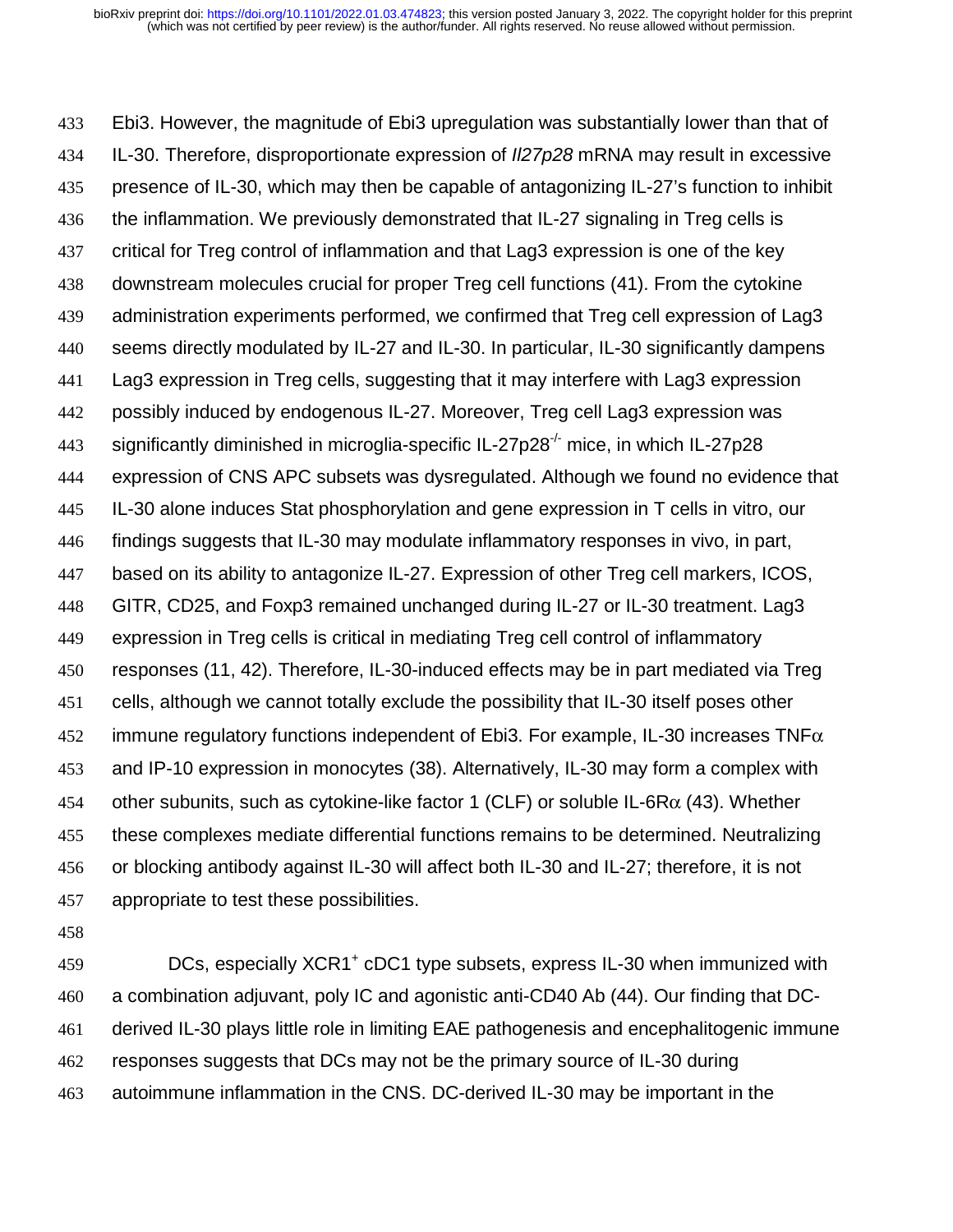- secondary lymphoid tissues during priming event as seen in the spleen following
- intravenous immunization with adjuvants (44), and IL-30-derived from inflammatory
- monocytes/macrophages or tissue resident APC subsets may be more crucial in limiting
- immune responses in the target tissues.
- 
- In summary, the current study reports that IL-30 expresses a pro-inflammatory
- property in chronic autoimmune inflammation which could partially be mediated by
- interfering regulatory features of IL-27 in the absence of IL-30's ability to directly
- stimulate T cells.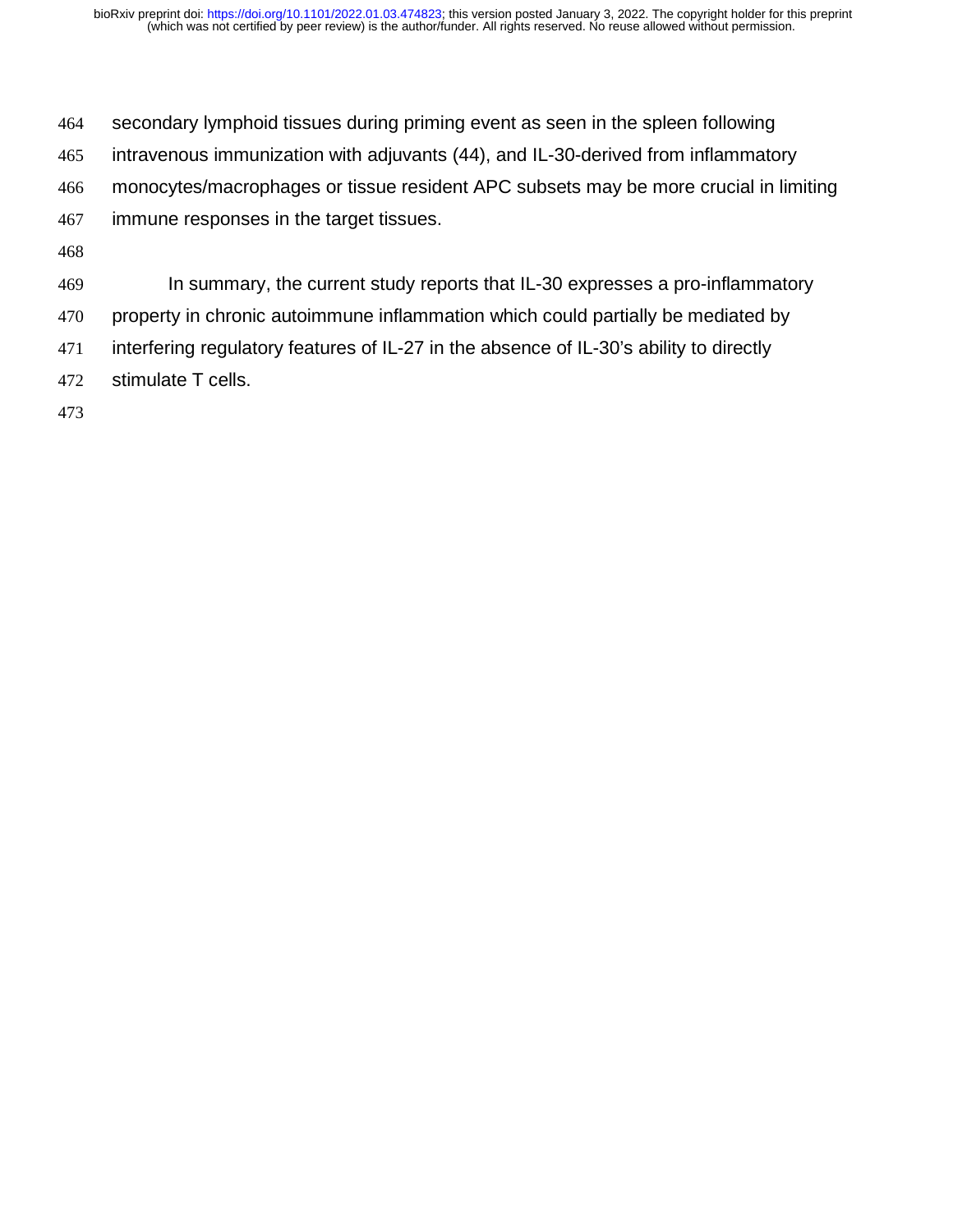#### **Ethics Statement**

The animal study was reviewed and approved by Northwestern University IACUC.

### **Author Contributions**

- DK designed and performed most of the experiments, analyzed the data, and wrote the
- manuscript. SK helped with experiments. ZY provided key reagents. BM designed the
- experiments, analyzed the data, and wrote the manuscript.
- 

## **Funding**

- This study was supported by grants from NIH AI125247 and NMSS RG 1411-02051 (to
- B.M.).
- 

## **Conflict of Interest**

- The authors declare that the research was conducted without any commercial or
- financial relationships that could be construed as a potential conflict of interest.
- 
-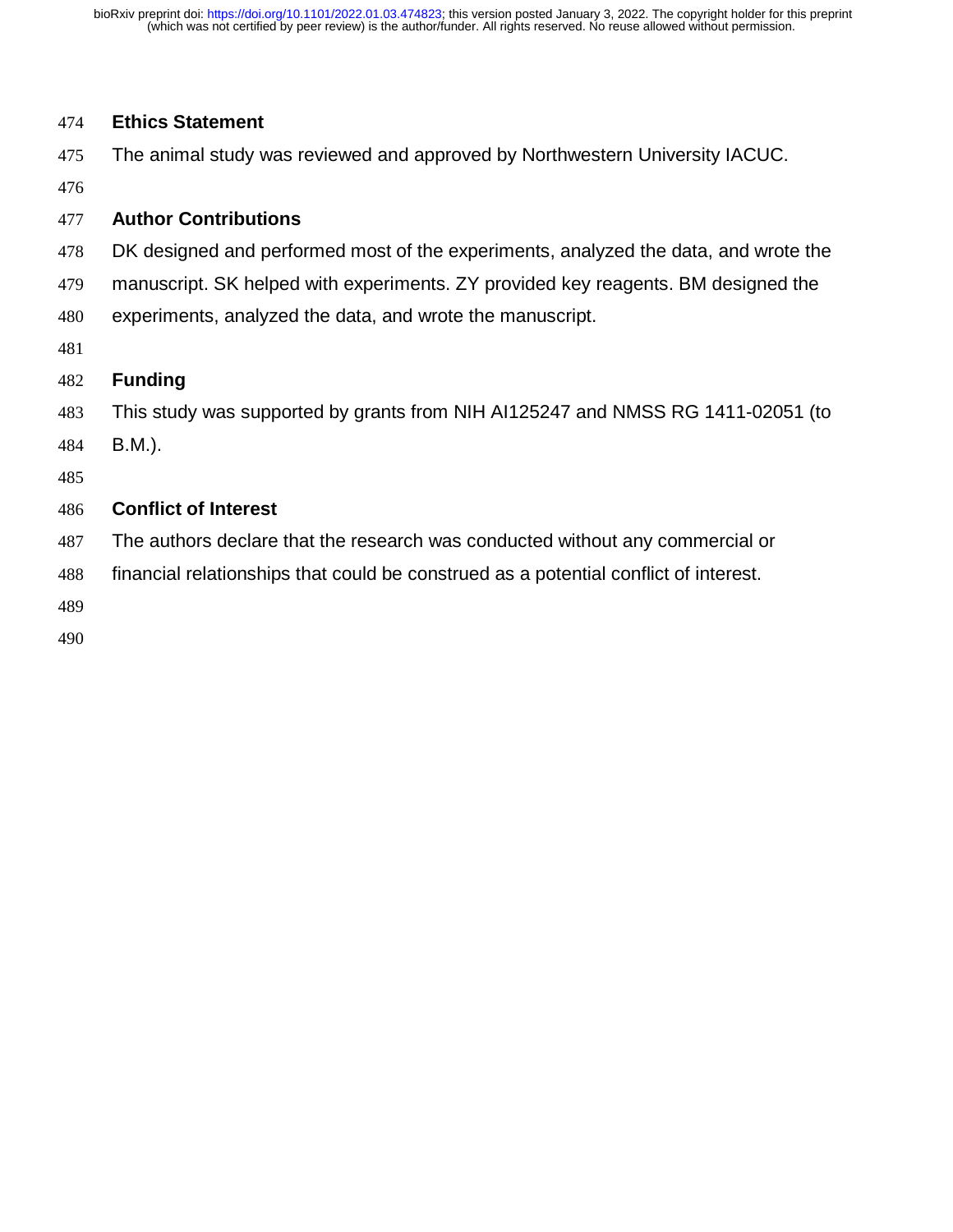| 491 | References |                                                                                                       |  |
|-----|------------|-------------------------------------------------------------------------------------------------------|--|
| 492 |            |                                                                                                       |  |
| 493 | 1.         | Kourko, O., K. Seaver, N. Odoardi, S. Basta, and K. Gee. 2019. IL-27, IL-30, and IL-35: A             |  |
| 494 |            | Cytokine Triumvirate in Cancer. Front Oncol 9: 969. PMC6797860                                        |  |
| 495 | 2.         | Yoshida, H., and C. A. Hunter. 2015. The immunobiology of interleukin-27. Annu Rev Immunol            |  |
| 496 |            | 33: 417-443.                                                                                          |  |
| 497 | 3.         | Yoshimura, T., A. Takeda, S. Hamano, Y. Miyazaki, I. Kinjyo, T. Ishibashi, A. Yoshimura, and          |  |
| 498 |            | H. Yoshida. 2006. Two-sided roles of IL-27: induction of Th1 differentiation on naive CD4+ T          |  |
| 499 |            | cells versus suppression of proinflammatory cytokine production including IL-23-induced IL-17         |  |
| 500 |            | on activated CD4+ T cells partially through STAT3-dependent mechanism. <i>J Immunol</i> 177:          |  |
| 501 |            | 5377-5385.                                                                                            |  |
| 502 | 4.         | Cao, Y., P. D. Doodes, T. T. Glant, and A. Finnegan. 2008. IL-27 induces a Th1 immune                 |  |
| 503 |            | response and susceptibility to experimental arthritis. <i>J Immunol</i> 180: 922-930.                 |  |
| 504 | 5.         | Diveu, C., M. J. McGeachy, K. Boniface, J. S. Stumhofer, M. Sathe, B. Joyce-Shaikh, Y. Chen, C.       |  |
| 505 |            | M. Tato, T. K. McClanahan, R. de Waal Malefyt, C. A. Hunter, D. J. Cua, and R. A. Kastelein.          |  |
| 506 |            | 2009. IL-27 blocks RORc expression to inhibit lineage commitment of Th17 cells. <i>J Immunol</i> 182: |  |
| 507 |            | 5748-5756.                                                                                            |  |
| 508 | 6.         | Pot, C., H. Jin, A. Awasthi, S. M. Liu, C. Y. Lai, R. Madan, A. H. Sharpe, C. L. Karp, S. C. Miaw,    |  |
| 509 |            | I. C. Ho, and V. K. Kuchroo. 2009. Cutting edge: IL-27 induces the transcription factor c-Maf,        |  |
| 510 |            | cytokine IL-21, and the costimulatory receptor ICOS that coordinately act together to promote         |  |
| 511 |            | differentiation of IL-10-producing Tr1 cells. J Immunol 183: 797-801. PMC2768608                      |  |
| 512 | 7.         | Zhang, H., A. Madi, N. Yosef, N. Chihara, A. Awasthi, C. Pot, C. Lambden, A. Srivastava, P. R.        |  |
| 513 |            | Burkett, J. Nyman, E. Christian, Y. Etminan, A. Lee, H. Stroh, J. Xia, K. Karwacz, P. I. Thakore,     |  |
| 514 |            | N. Acharya, A. Schnell, C. Wang, L. Apetoh, O. Rozenblatt-Rosen, A. C. Anderson, A. Regev,            |  |
| 515 |            | and V. K. Kuchroo. 2020. An IL-27-Driven Transcriptional Network Identifies Regulators of IL-         |  |
| 516 |            | 10 Expression across T Helper Cell Subsets. Cell Rep 33: 108433. PMC7771052                           |  |
| 517 | 8.         | Pot, C., L. Apetoh, and V. K. Kuchroo. 2011. Type 1 regulatory T cells (Tr1) in autoimmunity.         |  |
| 518 |            | Semin Immunol 23: 202-208. PMC3178065                                                                 |  |
| 519 | 9.         | Zeng, H., R. Zhang, B. Jin, and L. Chen. 2015. Type 1 regulatory T cells: a new mechanism of          |  |
| 520 |            | peripheral immune tolerance. Cell Mol Immunol 12: 566-571. PMC4579656                                 |  |
| 521 | 10.        | Batten, M., J. Li, S. Yi, N. M. Kljavin, D. M. Danilenko, S. Lucas, J. Lee, F. J. de Sauvage, and N.  |  |
| 522 |            | Ghilardi. 2006. Interleukin 27 limits autoimmune encephalomyelitis by suppressing the                 |  |
| 523 |            | development of interleukin 17-producing T cells. Nat Immunol 7: 929-936.                              |  |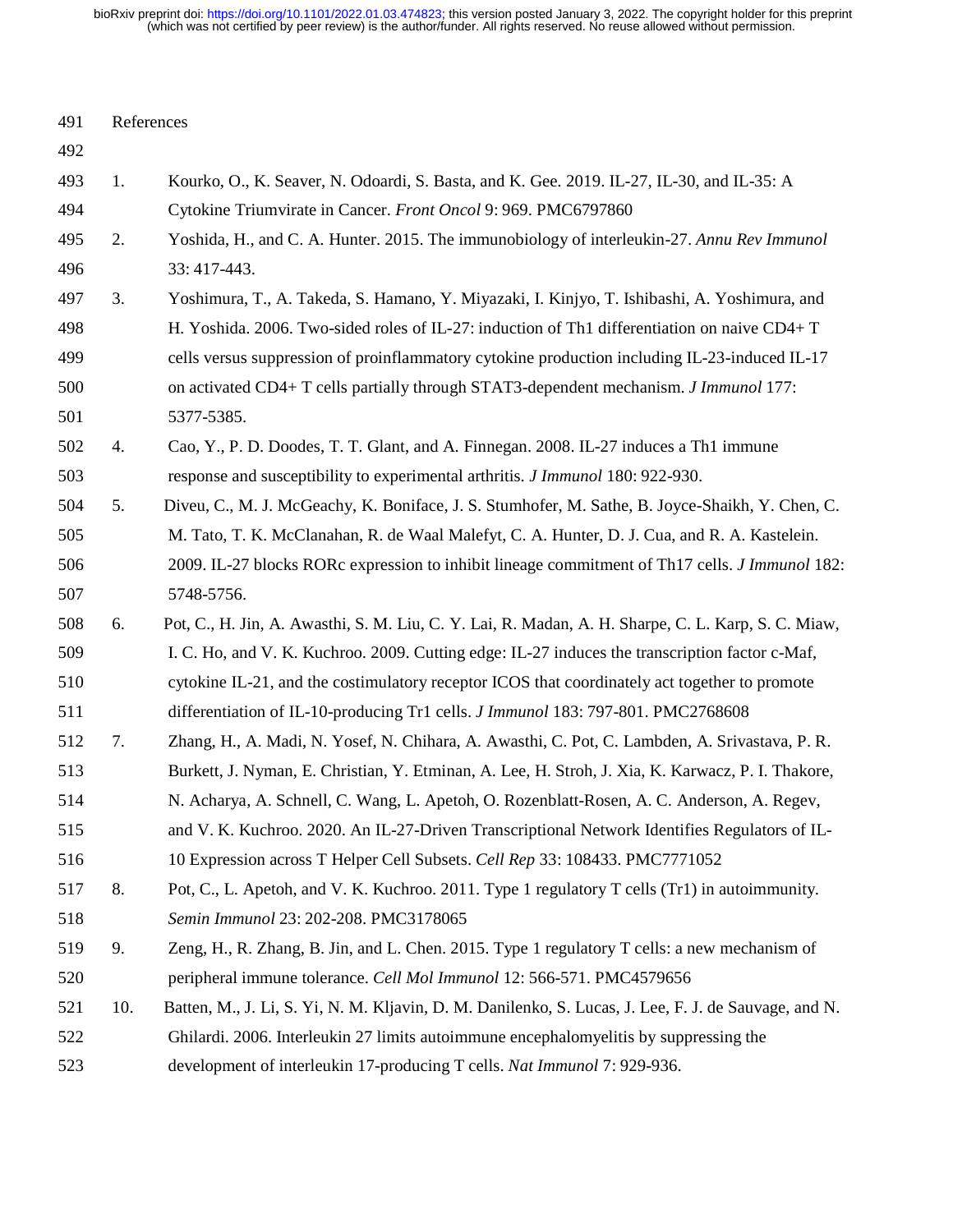| 524 | 11. | Kim, D., H. T. Le, Q. T. Nguyen, S. Kim, J. Lee, and B. Min. 2019. Cutting Edge: IL-27               |
|-----|-----|------------------------------------------------------------------------------------------------------|
| 525 |     | Attenuates Autoimmune Neuroinflammation via Regulatory T Cell/Lag3-Dependent but IL-10-              |
| 526 |     | Independent Mechanisms In Vivo. J Immunol 202: 1680-1685. PMC6401226                                 |
| 527 | 12. | Molle, C., M. Nguyen, V. Flamand, J. Renneson, F. Trottein, D. De Wit, F. Willems, M.                |
| 528 |     | Goldman, and S. Goriely. 2007. IL-27 synthesis induced by TLR ligation critically depends on         |
| 529 |     | IFN regulatory factor 3. J Immunol 178: 7607-7615.                                                   |
| 530 | 13. | Blahoianu, M. A., A. A. Rahimi, M. Kozlowski, J. B. Angel, and A. Kumar. 2014. IFN-gamma-            |
| 531 |     | induced IL-27 and IL-27p28 expression are differentially regulated through JNK MAPK and              |
| 532 |     | PI3K pathways independent of Jak/STAT in human monocytic cells. <i>Immunobiology</i> 219:1-8.        |
| 533 | 14. | Rajaiah, R., M. Puttabyatappa, S. K. Polumuri, and K. D. Moudgil. 2011. Interleukin-27 and           |
| 534 |     | interferon-gamma are involved in regulation of autoimmune arthritis. J Biol Chem 286: 2817-          |
| 535 |     | 2825. PMC3024777                                                                                     |
| 536 | 15. | Ramgolam, V. S., Y. Sha, J. Jin, X. Zhang, and S. Markovic-Plese. 2009. IFN-beta inhibits            |
| 537 |     | human Th17 cell differentiation. <i>J Immunol</i> 183: 5418-5427.                                    |
| 538 | 16. | Di Carlo, E. 2020. Decoding the Role of Interleukin-30 in the Crosstalk Between Cancer and           |
| 539 |     | Myeloid Cells. Cells 9. PMC7140424                                                                   |
| 540 | 17. | Min, B., D. Kim, and M. J. Feige. 2021. IL-30(dagger) (IL-27A): a familiar stranger in immunity,     |
| 541 |     | inflammation, and cancer. Exp Mol Med 53: 823-834. PMC8178335                                        |
| 542 | 18. | Chong, W. P., R. Horai, M. J. Mattapallil, P. B. Silver, J. Chen, R. Zhou, Y. Sergeev, R. Villasmil, |
| 543 |     | C. C. Chan, and R. R. Caspi. 2014. IL-27p28 inhibits central nervous system autoimmunity by          |
| 544 |     | concurrently antagonizing Th1 and Th17 responses. <i>J Autoimmun</i> 50: 12-22. PMC3975693           |
| 545 | 19. | Park, J., J. H. DeLong, J. J. Knox, C. Konradt, E. D. T. Wojno, and C. A. Hunter. 2019. Impact of    |
| 546 |     | Interleukin-27p28 on T and B Cell Responses during Toxoplasmosis. Infect Immun 87.                   |
| 547 |     | PMC6867838                                                                                           |
| 548 | 20. | Di Meo, S., I. Airoldi, C. Sorrentino, A. Zorzoli, S. Esposito, and E. Di Carlo. 2014. Interleukin-  |
| 549 |     | 30 expression in prostate cancer and its draining lymph nodes correlates with advanced grade and     |
| 550 |     | stage. Clin Cancer Res 20: 585-594.                                                                  |
| 551 | 21. | Sorrentino, C., S. L. Ciummo, G. Cipollone, S. Caputo, M. Bellone, and E. Di Carlo. 2018.            |
| 552 |     | Interleukin-30/IL27p28 Shapes Prostate Cancer Stem-like Cell Behavior and Is Critical for            |
| 553 |     | Tumor Onset and Metastasization. Cancer Res 78: 2654-2668.                                           |
| 554 | 22. | Shimozato, O., A. Sato, K. Kawamura, M. Chiyo, G. Ma, Q. Li, and M. Tagawa. 2009. The                |
| 555 |     | secreted form of p28 subunit of interleukin (IL)-27 inhibits biological functions of IL-27 and       |
| 556 |     | suppresses anti-allogeneic immune responses. <i>Immunology</i> 128: e816-825. PMC2753920             |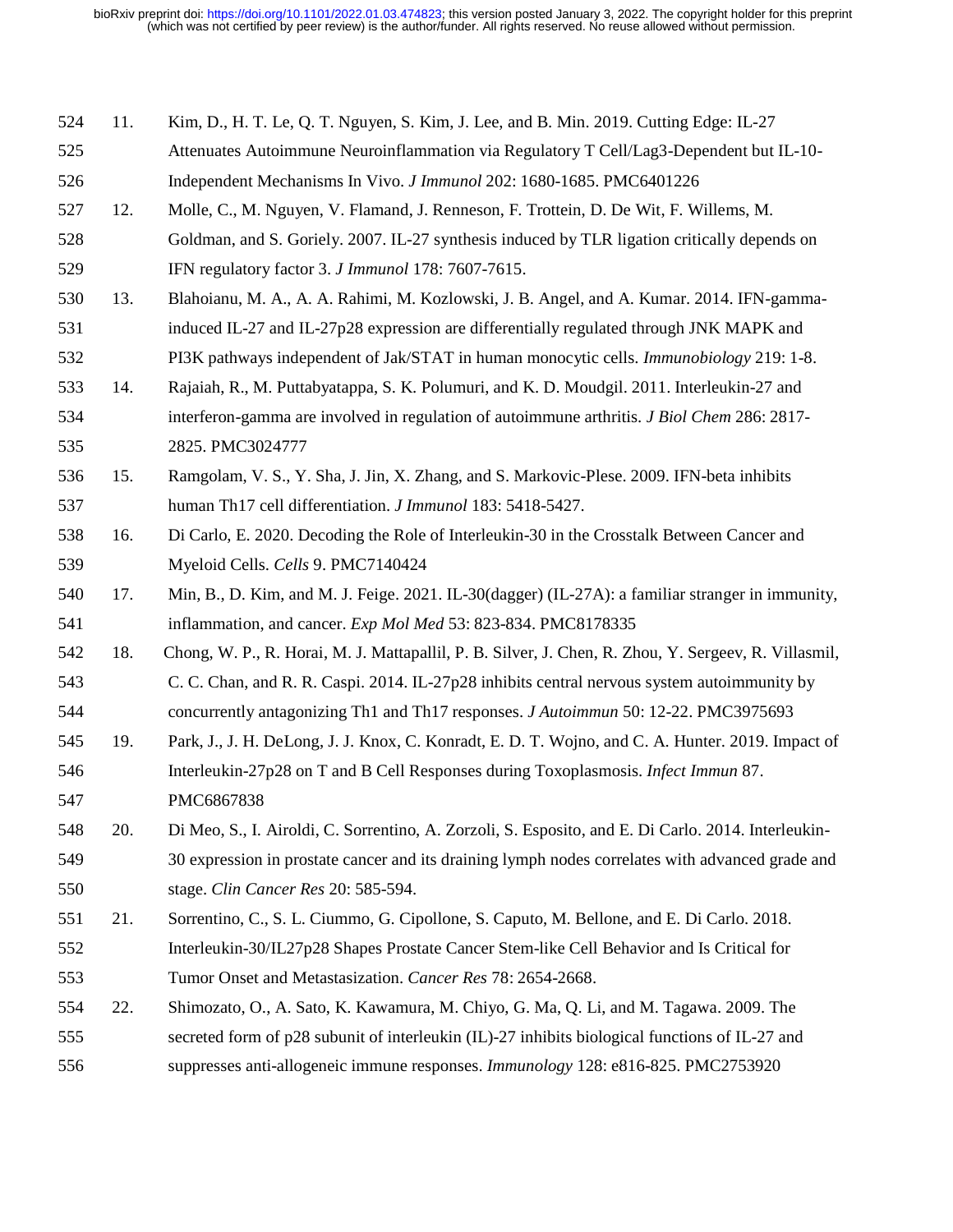| 557 | 23. | Zhang, S., R. Liang, W. Luo, C. Liu, X. Wu, Y. Gao, J. Hao, G. Cao, X. Chen, J. Wei, S. Xia, Z.    |
|-----|-----|----------------------------------------------------------------------------------------------------|
| 558 |     | Li, T. Wen, Y. Wu, X. Zhou, P. Wang, L. Zhao, Z. Wu, S. Xiong, X. Gao, X. Gao, Y. Chen, Q.         |
| 559 |     | Ge, Z. Tian, and Z. Yin. 2013. High susceptibility to liver injury in IL-27 p28 conditional        |
| 560 |     | knockout mice involves intrinsic interferon-gamma dysregulation of CD4+ T cells. <i>Hepatology</i> |
| 561 |     | 57: 1620-1631.                                                                                     |
| 562 | 24. | Korn, T., J. Reddy, W. Gao, E. Bettelli, A. Awasthi, T. R. Petersen, B. T. Backstrom, R. A. Sobel, |
| 563 |     | K. W. Wucherpfennig, T. B. Strom, M. Oukka, and V. K. Kuchroo. 2007. Myelin-specific               |
| 564 |     | regulatory T cells accumulate in the CNS but fail to control autoimmune inflammation. Nat Med      |
| 565 |     | 13: 423-431. PMC3427780                                                                            |
| 566 | 25. | Awasthi, A., Y. Carrier, J. P. Peron, E. Bettelli, M. Kamanaka, R. A. Flavell, V. K. Kuchroo, M.   |
| 567 |     | Oukka, and H. L. Weiner. 2007. A dominant function for interleukin 27 in generating interleukin    |
| 568 |     | 10-producing anti-inflammatory T cells. Nat Immunol 8: 1380-1389.                                  |
| 569 | 26. | Wei, J., S. Xia, H. Sun, S. Zhang, J. Wang, H. Zhao, X. Wu, X. Chen, J. Hao, X. Zhou, Z. Zhu, X.   |
| 570 |     | Gao, J. X. Gao, P. Wang, Z. Wu, L. Zhao, and Z. Yin. 2013. Critical role of dendritic cell-derived |
| 571 |     | IL-27 in antitumor immunity through regulating the recruitment and activation of NK and NKT        |
| 572 |     | cells. J Immunol 191: 500-508.                                                                     |
| 573 | 27. | Dibra, D., J. J. Cutrera, and S. Li. 2012. Coordination between TLR9 signaling in macrophages      |
| 574 |     | and CD3 signaling in T cells induces robust expression of IL-30. <i>J Immunol</i> 188: 3709-3715.  |
| 575 |     | PMC3324657                                                                                         |
| 576 | 28. | de Aquino, M. T., P. Kapil, D. R. Hinton, T. W. Phares, S. S. Puntambekar, C. Savarin, C. C.       |
| 577 |     | Bergmann, and S. A. Stohlman. 2014. IL-27 limits central nervous system viral clearance by         |
| 578 |     | promoting IL-10 and enhances demyelination. <i>J Immunol</i> 193: 285-294. PMC4067872              |
| 579 | 29. | Sonobe, Y., I. Yawata, J. Kawanokuchi, H. Takeuchi, T. Mizuno, and A. Suzumura. 2005.              |
| 580 |     | Production of IL-27 and other IL-12 family cytokines by microglia and their subpopulations.        |
| 581 |     | Brain Res 1040: 202-207.                                                                           |
| 582 | 30. | Prinz, M., H. Schmidt, A. Mildner, K. P. Knobeloch, U. K. Hanisch, J. Raasch, D. Merkler, C.       |
| 583 |     | Detje, I. Gutcher, J. Mages, R. Lang, R. Martin, R. Gold, B. Becher, W. Bruck, and U. Kalinke.     |
| 584 |     | 2008. Distinct and nonredundant in vivo functions of IFNAR on myeloid cells limit                  |
| 585 |     | autoimmunity in the central nervous system. <i>Immunity</i> 28: 675-686.                           |
| 586 | 31. | Yona, S., K. W. Kim, Y. Wolf, A. Mildner, D. Varol, M. Breker, D. Strauss-Ayali, S. Viukov, M.     |
| 587 |     | Guilliams, A. Misharin, D. A. Hume, H. Perlman, B. Malissen, E. Zelzer, and S. Jung. 2013. Fate    |
| 588 |     | mapping reveals origins and dynamics of monocytes and tissue macrophages under homeostasis.        |
| 589 |     | Immunity 38: 79-91. PMC3908543                                                                     |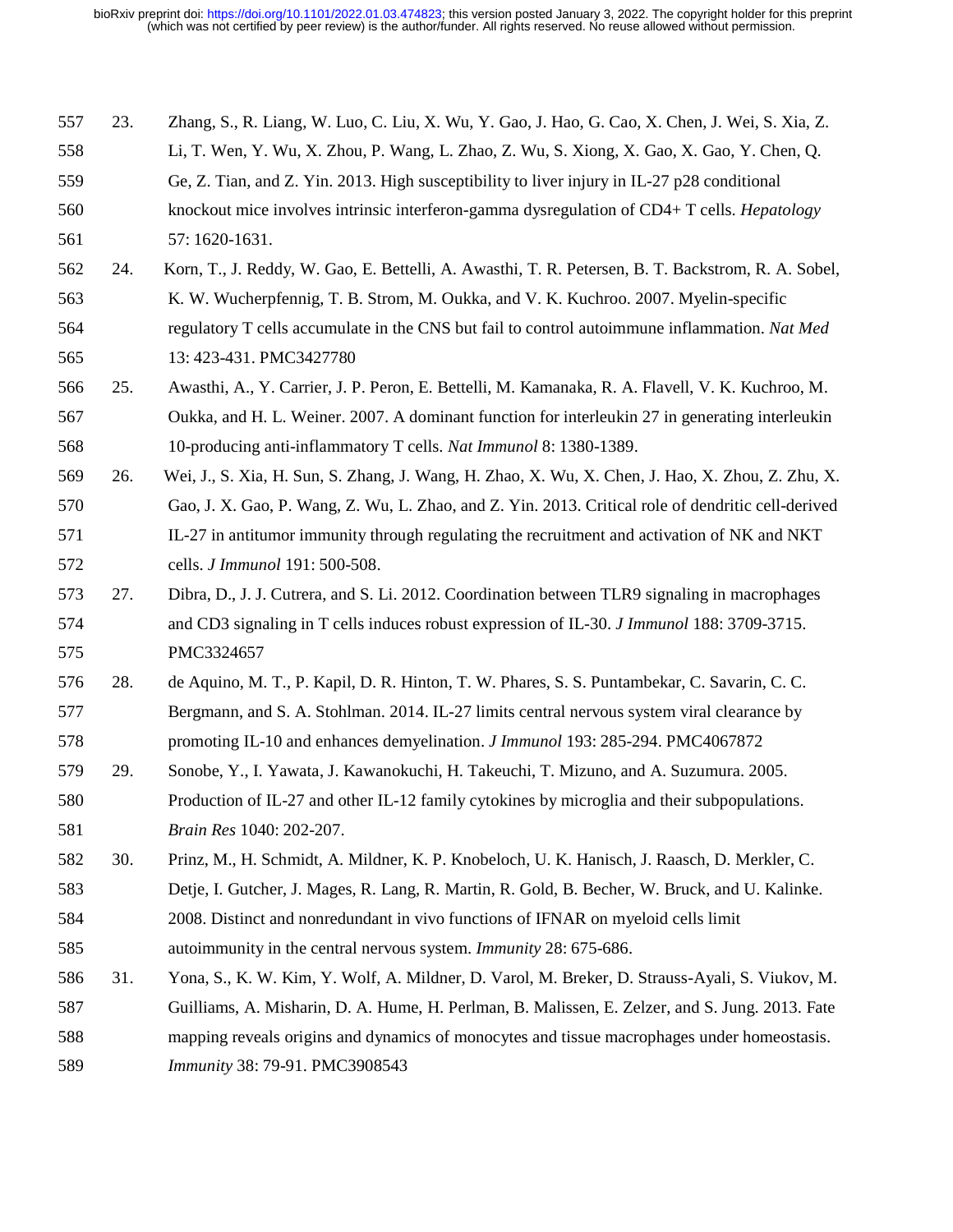| 590 | 32. | Hindinger, C., C. C. Bergmann, D. R. Hinton, T. W. Phares, G. I. Parra, S. Hussain, C. Savarin, R. |
|-----|-----|----------------------------------------------------------------------------------------------------|
| 591 |     | D. Atkinson, and S. A. Stohlman. 2012. IFN-gamma signaling to astrocytes protects from             |
| 592 |     | autoimmune mediated neurological disability. PLoS One 7: e42088. PMC3407093                        |
| 593 | 33. | Lalive, P. H., M. Kreutzfeldt, O. Devergne, I. Metz, W. Bruck, D. Merkler, and C. Pot. 2017.       |
| 594 |     | Increased interleukin-27 cytokine expression in the central nervous system of multiple sclerosis   |
| 595 |     | patients. J Neuroinflammation 14: 144. PMC5525372                                                  |
| 596 | 34. | Stumhofer, J. S., E. D. Tait, W. J. Quinn, 3rd, N. Hosken, B. Spudy, R. Goenka, C. A. Fielding, A. |
| 597 |     | C. O'Hara, Y. Chen, M. L. Jones, C. J. Saris, S. Rose-John, D. J. Cua, S. A. Jones, M. M. Elloso,  |
| 598 |     | J. Grotzinger, M. P. Cancro, S. D. Levin, and C. A. Hunter. 2010. A role for IL-27p28 as an        |
| 599 |     | antagonist of gp130-mediated signaling. Nat Immunol 11: 1119-1126. PMC3059498                      |
| 600 | 35. | Do, J., D. Kim, S. Kim, A. Valentin-Torres, N. Dvorina, E. Jang, V. Nagarajavel, T. M. DeSilva,    |
| 601 |     | X. Li, A. H. Ting, D. A. A. Vignali, S. A. Stohlman, W. M. Baldwin, 3rd, and B. Min. 2017.         |
| 602 |     | Treg-specific IL-27Ralpha deletion uncovers a key role for IL-27 in Treg function to control       |
| 603 |     | autoimmunity. Proc Natl Acad Sci U S A 114: 10190-10195. PMC5617261                                |
| 604 | 36. | Pflanz, S., J. C. Timans, J. Cheung, R. Rosales, H. Kanzler, J. Gilbert, L. Hibbert, T. Churakova, |
| 605 |     | M. Travis, E. Vaisberg, W. M. Blumenschein, J. D. Mattson, J. L. Wagner, W. To, S. Zurawski, T.    |
| 606 |     | K. McClanahan, D. M. Gorman, J. F. Bazan, R. de Waal Malefyt, D. Rennick, and R. A.                |
| 607 |     | Kastelein. 2002. IL-27, a heterodimeric cytokine composed of EBI3 and p28 protein, induces         |
| 608 |     | proliferation of naive CD4+ T cells. <i>Immunity</i> 16: 779-790.                                  |
| 609 | 37. | Stumhofer, J. S., A. Laurence, E. H. Wilson, E. Huang, C. M. Tato, L. M. Johnson, A. V.            |
| 610 |     | Villarino, Q. Huang, A. Yoshimura, D. Sehy, C. J. Saris, J. J. O'Shea, L. Hennighausen, M. Ernst,  |
| 611 |     | and C. A. Hunter. 2006. Interleukin 27 negatively regulates the development of interleukin 17-     |
| 612 |     | producing T helper cells during chronic inflammation of the central nervous system. Nat Immunol    |
| 613 |     | 7:937-945.                                                                                         |
| 614 | 38. | Petes, C., M. K. Mariani, Y. Yang, N. Grandvaux, and K. Gee. 2018. Interleukin (IL)-6 Inhibits     |
| 615 |     | IL-27- and IL-30-Mediated Inflammatory Responses in Human Monocytes. Front Immunol 9:              |
| 616 |     | 256. PMC5818456                                                                                    |
| 617 | 39. | Garbers, C., B. Spudy, S. Aparicio-Siegmund, G. H. Waetzig, J. Sommer, C. Holscher, S. Rose-       |
| 618 |     | John, J. Grotzinger, I. Lorenzen, and J. Scheller. 2013. An interleukin-6 receptor-dependent       |
| 619 |     | molecular switch mediates signal transduction of the IL-27 cytokine subunit p28 (IL-30) via a      |
| 620 |     | gp130 protein receptor homodimer. J Biol Chem 288: 4346-4354. PMC3567685                           |
| 621 | 40. | Murugaiyan, G., A. Mittal, and H. L. Weiner. 2010. Identification of an IL-27/osteopontin axis in  |
| 622 |     | dendritic cells and its modulation by IFN-gamma limits IL-17-mediated autoimmune                   |
| 623 |     | inflammation. Proc Natl Acad Sci U S A 107: 11495-11500. PMC2895126                                |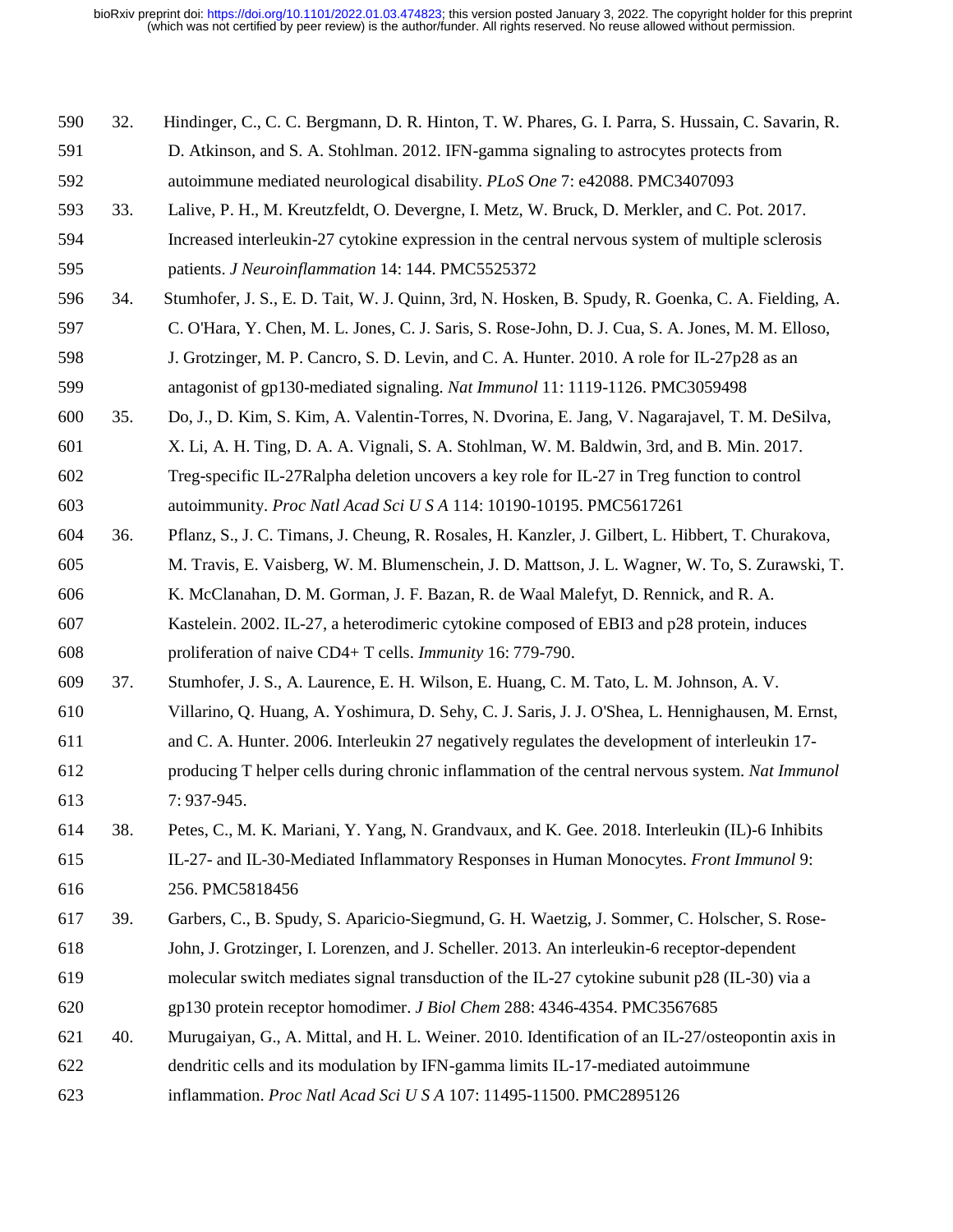| 624 | 41. | Do, J. S., A. Visperas, Y. O. Sanogo, J. J. Bechtel, N. Dvorina, S. Kim, E. Jang, S. A. Stohlman,  |
|-----|-----|----------------------------------------------------------------------------------------------------|
| 625 |     | B. Shen, R. L. Fairchild, W. M. Baldwin, III, D. A. Vignali, and B. Min. 2016. An IL-27/Lag3       |
| 626 |     | axis enhances Foxp3+ regulatory T cell-suppressive function and therapeutic efficacy. Mucosal      |
| 627 |     | Immunol 9: 137-145. PMC4662649                                                                     |
| 628 | 42. | Huang, C. T., C. J. Workman, D. Flies, X. Pan, A. L. Marson, G. Zhou, E. L. Hipkiss, S. Ravi, J.   |
| 629 |     | Kowalski, H. I. Levitsky, J. D. Powell, D. M. Pardoll, C. G. Drake, and D. A. Vignali. 2004. Role  |
| 630 |     | of LAG-3 in regulatory T cells. <i>Immunity</i> 21: 503-513.                                       |
| 631 | 43. | Crabe, S., A. Guay-Giroux, A. J. Tormo, D. Duluc, R. Lissilaa, F. Guilhot, U. Mavoungou-           |
| 632 |     | Bigouagou, F. Lefouili, I. Cognet, W. Ferlin, G. Elson, P. Jeannin, and J. F. Gauchat. 2009. The   |
| 633 |     | IL-27 p28 subunit binds cytokine-like factor 1 to form a cytokine regulating NK and T cell         |
| 634 |     | activities requiring IL-6R for signaling. <i>J Immunol</i> 183: 7692-7702.                         |
| 635 | 44. | Kilgore, A. M., S. Welsh, E. E. Cheney, A. Chitrakar, T. J. Blain, B. J. Kedl, C. A. Hunter, N. D. |
| 636 |     | Pennock, and R. M. Kedl. 2018. IL-27p28 Production by XCR1(+) Dendritic Cells and                  |
| 637 |     | Monocytes Effectively Predicts Adjuvant-Elicited CD8(+) T Cell Responses. Immunohorizons 2:        |
| 638 |     | 1-11. PMC5771264                                                                                   |
| 639 |     |                                                                                                    |
|     |     |                                                                                                    |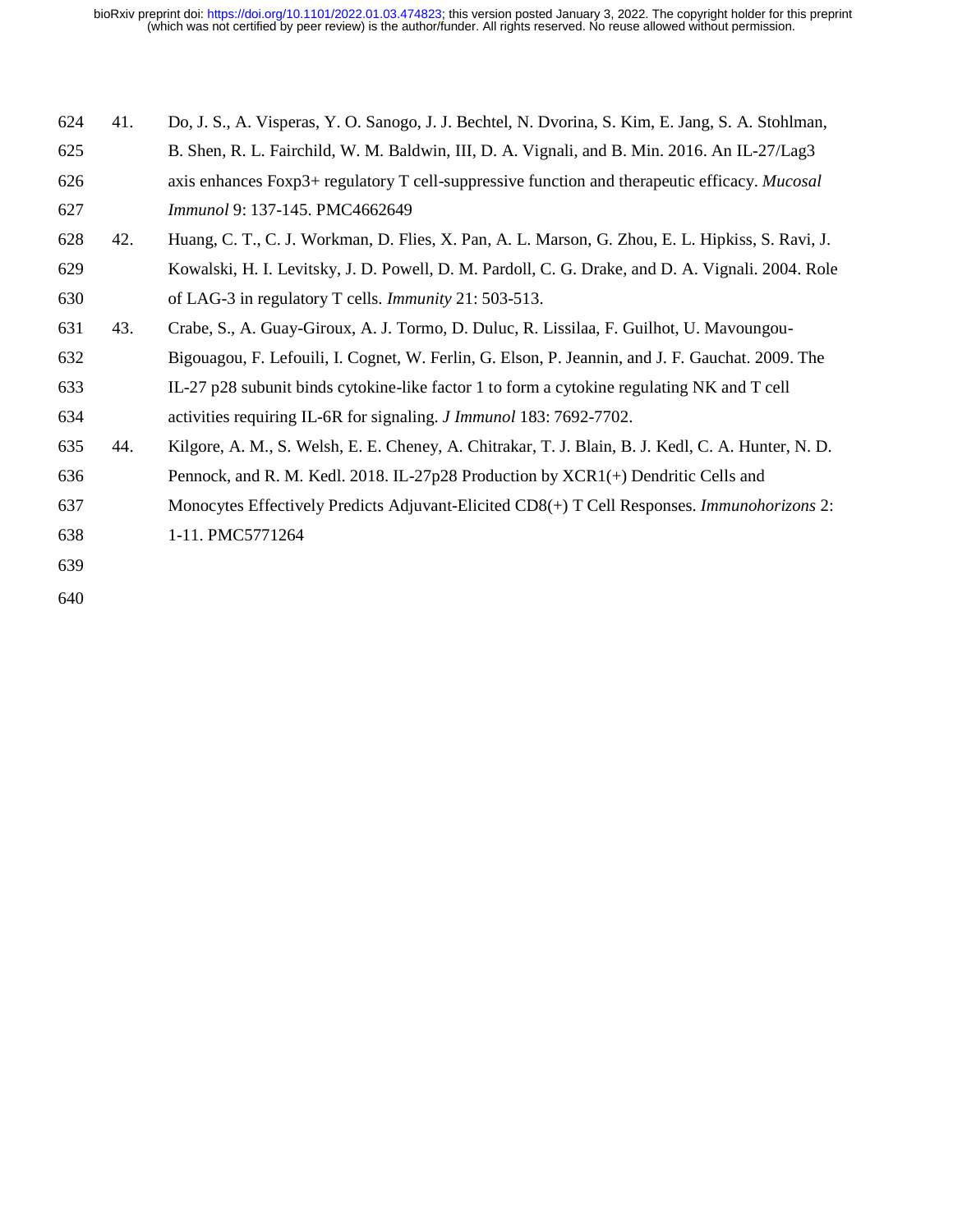#### **Figure Legends**

#### **Figure 1. Cytokine gene expression in the CNS during EAE**

- (A-D) EAE was induced in C57BL/6 mice as described in the Methods. RNA was isolated from the brain and spinal cords at disease on set (day 8 post immunization),
- acute phase (day 14 post immunization) and remission phase (day 21 post
- 646 immunization).  $n = 3$  per group. (A) EAE severity. (B-D) mRNA expression of IL-12
- family genes, cytokines and transcription factors were measured by qRT-PCR. Data
- were normalized by *Gapdh* gene expression and compared to that of naive mice. (E)
- 649 CD45<sup>high</sup> CD11b<sup>high</sup> (infiltrating monocyte), CD45<sup>int</sup> CD11b<sup>high</sup> (microglia) and CD45<sup>low</sup>
- (including astrocyte and oligodendrocyte) cells sorted from the CNS at the peak of
- disease (day 17 post immunization) and expression of the indicated genes was
- measured by qPCR. Gene expression was normalized by *Gapdh* and compared to that
- 653 of naïve mice. \*p < 0.05; \*\*p < 0.01; \*\*\*p < 0.001; as determined by Mann-Whitney
- nonparametric test.
- 

# **Figure 2. EAE in DC-specific IL27p28-/- mice**.

657 CD11c<sup>WT</sup> (n = 9) and CD11c<sup> $\Delta I/27p28$ </sup> (n = 10) were induced for EAE. (A) Time course of 658 the development of EAE. (B-D) The numbers of CNS-infiltrating  $CD4^+$  and  $CD4^+$  Foxp3<sup>+</sup> Treg cells, and the mean fluorescence intensity (MFI) of Foxp3, CD44, ICOS, GITR and CD25 were determined by flow cytometry at day 17 post immunization. (E) Flow 661 cytometry analysis of GM-CSF, IFN-γ, IL-17, and  $TNF\alpha$  CD4<sup>+</sup> T cells from the CNS of EAE mice (day 17 post immunization). (F) RNAs isolated from the brain and spinal cords at day 17 post immunization were analyzed for the expression of *Ifng, Il17, Il1b, Il27p28, Il12p40, Il23p19* and *Il12p35*. n = 3 per group. Gene expression was normalized by *Gapdh* and compared to that of naïve mice. (G) The levels of IL-2, IL-4, 666 IL-6, IFN $\gamma$ , TNF $\alpha$  and IL-17A in the serum of EAE mice (day 17 post immunization) were measured using the Cytometric Bead Array. Each serum sample was analyzed in 668 duplicates. (H) qPCR analysis of the indicated mRNAs in freshly sorted CD45 $^{\text{high}}$ 669 CD11b<sup>high</sup> (infiltrating monocyte), CD45<sup>int</sup> CD11b<sup>high</sup> (microglia) and CD45<sup>low</sup> (astrocyte 670 and oligodendrocyte) cells from CD11c<sup>WT</sup> and CD11c<sup> $\triangle$ Il27p28</sup> mice with EAE. \*p < 0.05; \*\*p < 0.01; \*\*\*p < 0.001; as determined by Mann-Whitney nonparametric test.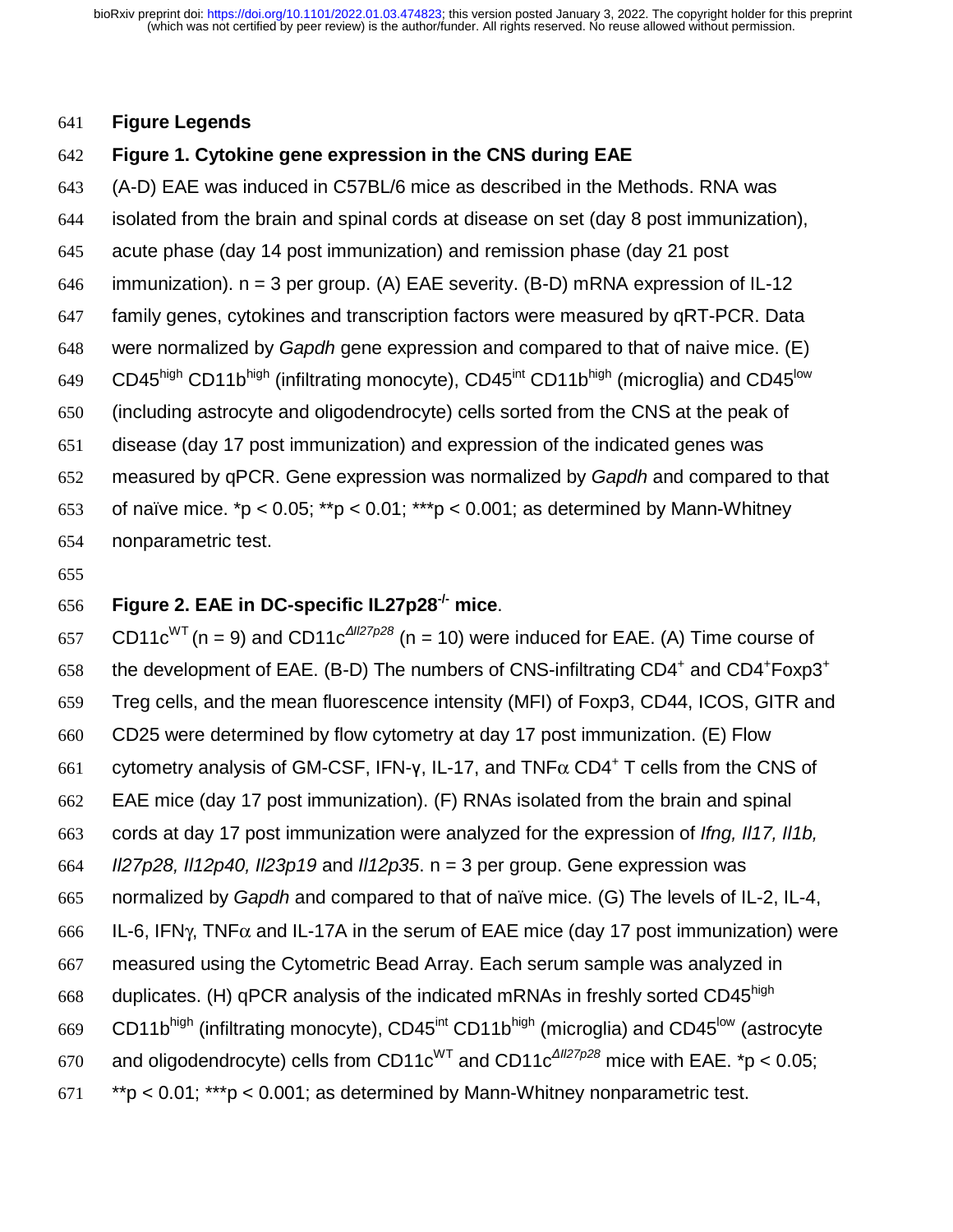#### 672

### **Figure 3. EAE in LysM**Δ*Il27p28* 673 **mice**.

 $674$  LysM<sup>WT</sup> (n = 7) and LysM<sup> $\triangle I/27p28$ </sup> (n = 11) mice were induced for EAE. (A) EAE clinical 675 score. (B-D) The numbers of CNS infiltrating  $CD4^+$  and  $CD4^+$  Foxp3<sup>+</sup> Treg cells, and the 676 mean fluorescence intensity (MFI) of Foxp3, CD44, ICOS, GITR and CD25 were 677 determined by flow cytometry at day 17 post immunization. (E) Flow cytometry analysis 678 of GM-CSF, IFNγ, IL-17, and TNF $\alpha$  CD4<sup>+</sup> T cells from the CNS of EAE mice (day 17 679 post immunization). (F, H) qPCR analysis of the indicated mRNAs in the brain and 680 spinal cords from naïve, LysM<sup>WT</sup>, and LysM<sup> $\triangle$ *II27p28* mice 17 days post immunization.</sup> 681 Gene expression was normalized by *Gapdh* and compared to that of naïve mice. n = 3 682 per group. (G) The levels of IL-2, IL-4, IL-6, IFN $\gamma$ , TNF $\alpha$  and IL-17A in the serum of EAE 683 mice (day 17 post immunization) were measured using Cytometric Bead Array. Each 684 serum sample was analyzed in duplicates. (I) qPCR analysis of the indicated mRNAs in freshly sorted CD45<sup>high</sup> CD11b<sup>high</sup> (infiltrating monocyte), CD45<sup>int</sup> CD11b<sup>high</sup> (microglia) 686 and CD45<sup>low</sup> (astrocyte and oligodendrocyte) cells from LysM<sup>WT</sup> or LysM<sup>Δ//27*p*28</sup> mice 17 687 days post immunization.  $n = 3$  per group.  $np < 0.05$ ;  $p > 0.01$ ;  $p > 0.001$ ; as 688 determined by Mann-Whitney nonparametric test.

689

# **Figure 4. EAE in** *Cx3cr1*Δ*Il27p28* 690 **mice**.

*G*<sup>91</sup> *Cx3cr1*<sup>WT</sup> (n = 9) and *Cx3cr1*<sup> $\triangle$ *Il27p28* (n = 10) were induced for EAE. (A) EAE clinical</sup> 692 scores. (B-D) Total numbers of CNS-infiltrating CD4<sup>+</sup> and CD4<sup>+</sup>Foxp3<sup>+</sup> Treg cells, and 693 the mean fluorescence intensity (MFI) of Foxp3, CD44, ICOS, GITR and CD25 were 694 determined by flow cytometry at day 17 post immunization. (E) Flow cytometry analysis 695 of GM-CSF, IFNγ, IL-17, and TNF $\alpha$  CD4<sup>+</sup> T cells from the CNS of EAE mice (day 17 696 post immunization). (F) qPCR analysis of the indicated mRNAs in the brain and spinal cords from naïve, *Cx3cr1*WT, and *Cx3cr1*Δ*Il27p28* 697 mice 17 days post immunization. Gene 698 expression was normalized by *Gapdh* and compared to that of naïve mice. n = 3-5 per group. (G) qPCR analysis of the indicated mRNAs in freshly sorted CD45<sup>high</sup> CD11b<sup>high</sup> 700 (infiltrating monocyte), CD45<sup>int</sup> CD11b<sup>high</sup> (microglia) and CD45<sup>low</sup> (including astrocyte and oligodendrocyte) cells from *Cx3cr1*WT or *Cx3cr1*Δ*Il27p28* 701 mice 17 days post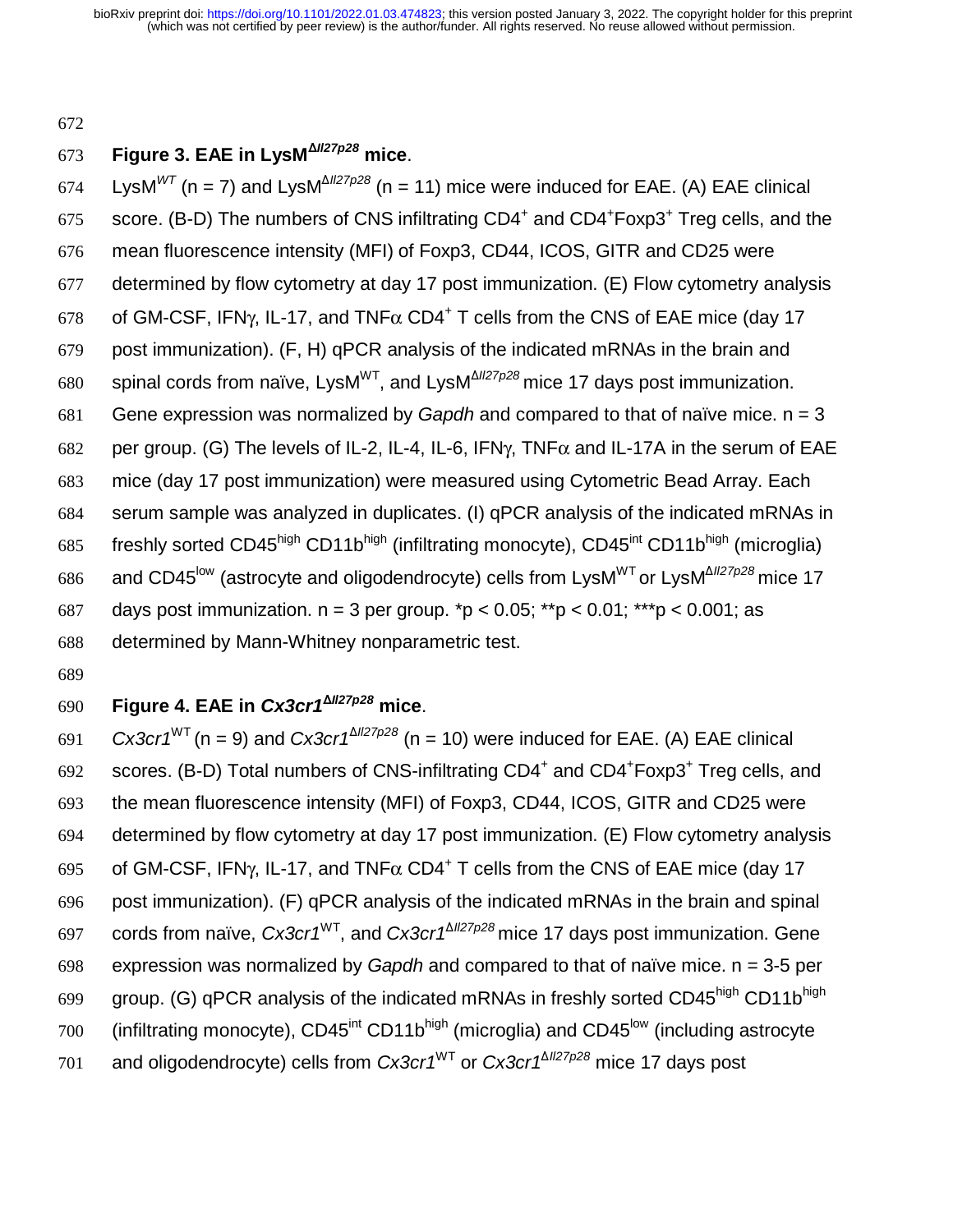702 immunization.  $n = 3$  per group.  $np < 0.05$ ;  $\binom{np}{p} < 0.01$ ;  $\binom{p}{p} < 0.001$ ; as determined by 703 Mann-Whitney nonparametric test.

704

## **Figure 5. EAE in** *Gfap*Δ*Il27p28* 705 **mice**.

*T*<sub>06</sub> *Gfap*<sup>*WT*</sup> (n = 9) and *Gfap*<sup> $\triangle$ *II27p28* (n = 12) mice were induced for EAE. (A) EAE clinical</sup> 707 score. (B-D) Absolute cell number of CNS infiltrating CD4<sup>+</sup> and CD4<sup>+</sup>Foxp3<sup>+</sup> cells, and 708 the mean fluorescence intensity (MFI) of Foxp3, CD44, ICOS, GITR and CD25 were 709 determined by flow cytometry at day 17 post immunization. (E) Flow cytometry analysis 710 of GM-CSF, IFN $\gamma$ , IL-17, and TNF $\alpha$  CD4<sup>+</sup> T cells from the CNS of EAE mice (day 17 711 post immunization). (F) The levels of IL-2, IL-4, IL-6, IFN $\gamma$ , TNF $\alpha$  and IL-17A in the 712 serum of EAE mice (day 17 post immunization) were measured using Cytometric Bead 713 Array. Each serum sample was analyzed in duplicates. (G) qPCR analysis of indicated 714 mRNAs in brain and spinal cords from naïve, *Gfap<sup>WT</sup>*, *Gfap<sup>ΔII27p28*</sup> mice 17 days post 715 immunization. Gene expression was normalized by *Gapdh* and compared to that of 716 naïve mice.  $n = 3$  per group. (H) qPCR analysis of the indicated mRNAs in freshly 717 sorted CD45<sup>high</sup> CD11b<sup>high</sup> (infiltrating monocyte), CD45<sup>int</sup> CD11b<sup>high</sup> (microglia) and T18 CD45<sup>low</sup> (including astrocyte and oligodendrocyte) cells from *Gfap<sup>WT</sup>* or *Gfap*<sup>Δ*II27p28* mice</sup> 719 17 days post immunization.  $n = 3$  per group.  $p > 0.05$ ;  $p > 0.01$ ;  $p > 0.001$ ; as

- 720 determined by Mann-Whitney nonparametric test.
- 721

### 722 **Figure 6. In vivo IL-30 administration develops significantly exacerbated EAE**.

723 C57BL/6 mice were induced EAE. Osmotic pump containing IL-27 (400ng, n = 5), IL-30

724 (400ng,  $n = 5$ ) were subcutaneously implanted or sham surgery ( $n = 4$ ) was performed

725 at 12 d post induction. (A) EAE score. (B) Total CD4<sup>+</sup> T cell numbers of the CNS at 22 d

 $726$  post induction. (C-D) Total CD4<sup>+</sup>Foxp3<sup>+</sup> Treg cell numbers in the CNS and the mean

- 727 fluorescence intensity (MFI) of Foxp3, CD44, ICOS, GITR, and CD25 were determined 728 by flow cytometry at day 22 post immunization. (E) The numbers of GM-CSF, IFNγ, IL-
- $17.729$  17, and TNF $\alpha^+$  CD4 T cells were determined by intracellular cytokine staining at day 22
- 730 post immunization. (F) qPCR analysis of the *Il27p28* and *Il12p40* mRNA expression in
- 731 the brain from sham, IL-27-pump and IL-30-pump group. Gene expression was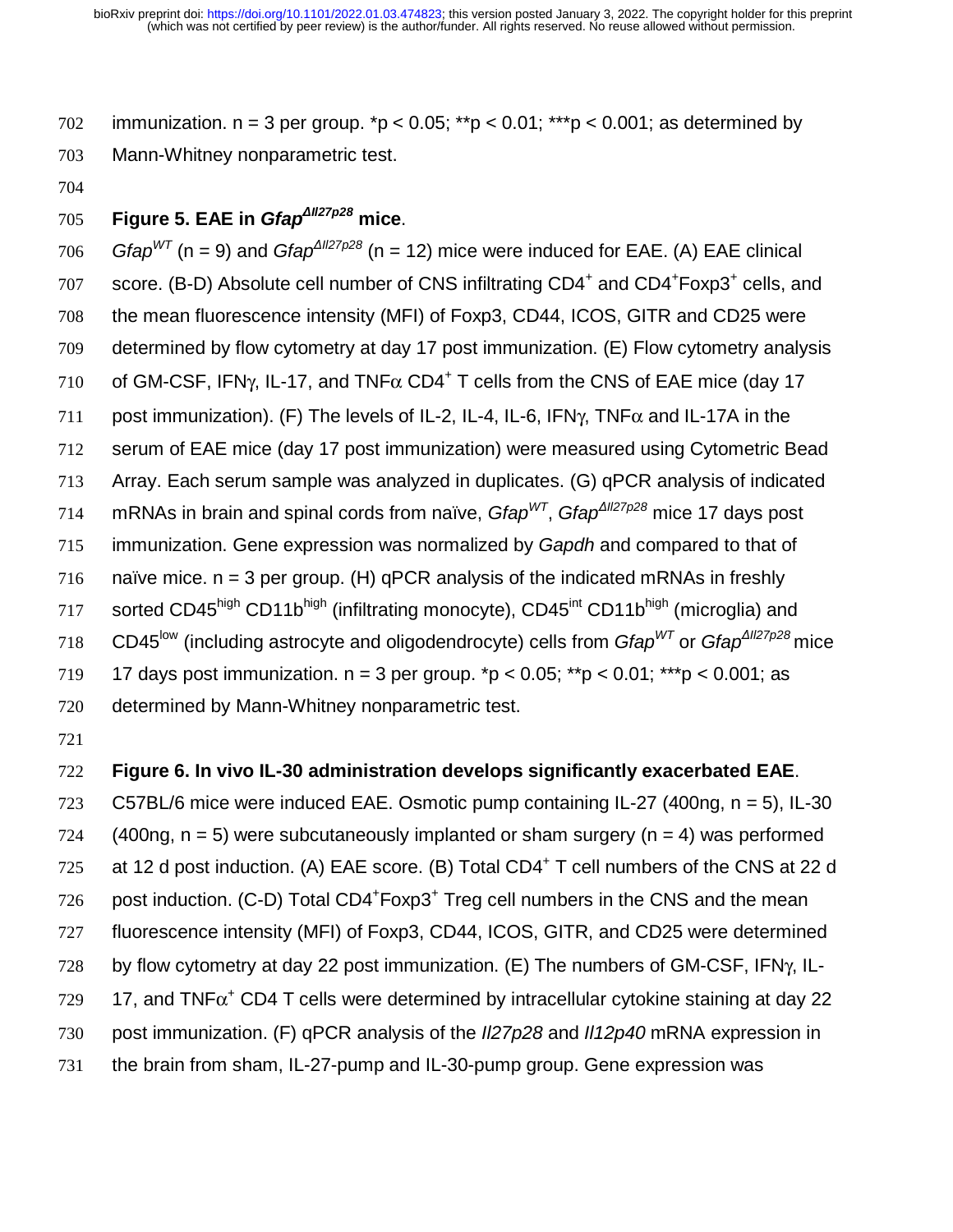normalized by *Gapdh* and compared to that of sham surgery group. N = 4-5 per group.

\*p < 0.05; \*\*p < 0.01; \*\*\*p < 0.001; as determined by Mann-Whitney nonparametric test.

## **Figure 7. IL-30 stimulation in CD4 T cell activation in vitro**.

- $(4)$  FACS sorted CD4<sup>+</sup> naïve cells were stimulated with recombinant IL-27, IL-30.
- Phosphorylated STAT1 and STAT3 expression was determined by flow cytometry at 10-
- and 30-minutes following stimulation. (B-C) Naive CD4 T cells were stimulated under
- Th1 polarization conditions in the presence of IL-27 or IL-30 (0-50 ng/ml) for 3 days. *Ifng*
- *and Il10* mRNA expression was determined by qPCR. (D) Naïve CD4 T cells were
- incubated with media (Nil), 50ng IL-27, or 50ng IL-30 for one hour. The cells were then
- washed and restimulated with IL-27. Stat1 and Stat3 phosphorylation was determined
- by flow cytometry at 15 and 30 minute following stimulation. The data shown are
- representative of two independent experiments. (E) C57BL/6 mice induced for EAE
- were administered with IL-27 or IL-30 via a mini-osmotic pump, and Lag3 expression of
- CNS infiltrating Treg cells was determined by flow cytometry as described in Fig 6. (F)
- *Cx3cr1*WT and *Cx3cr1*Δ*Il27p28* mice induced for EAE as described in Fig 4 were used to
- measure CNS infiltrating Treg cell expression of Lag3.
-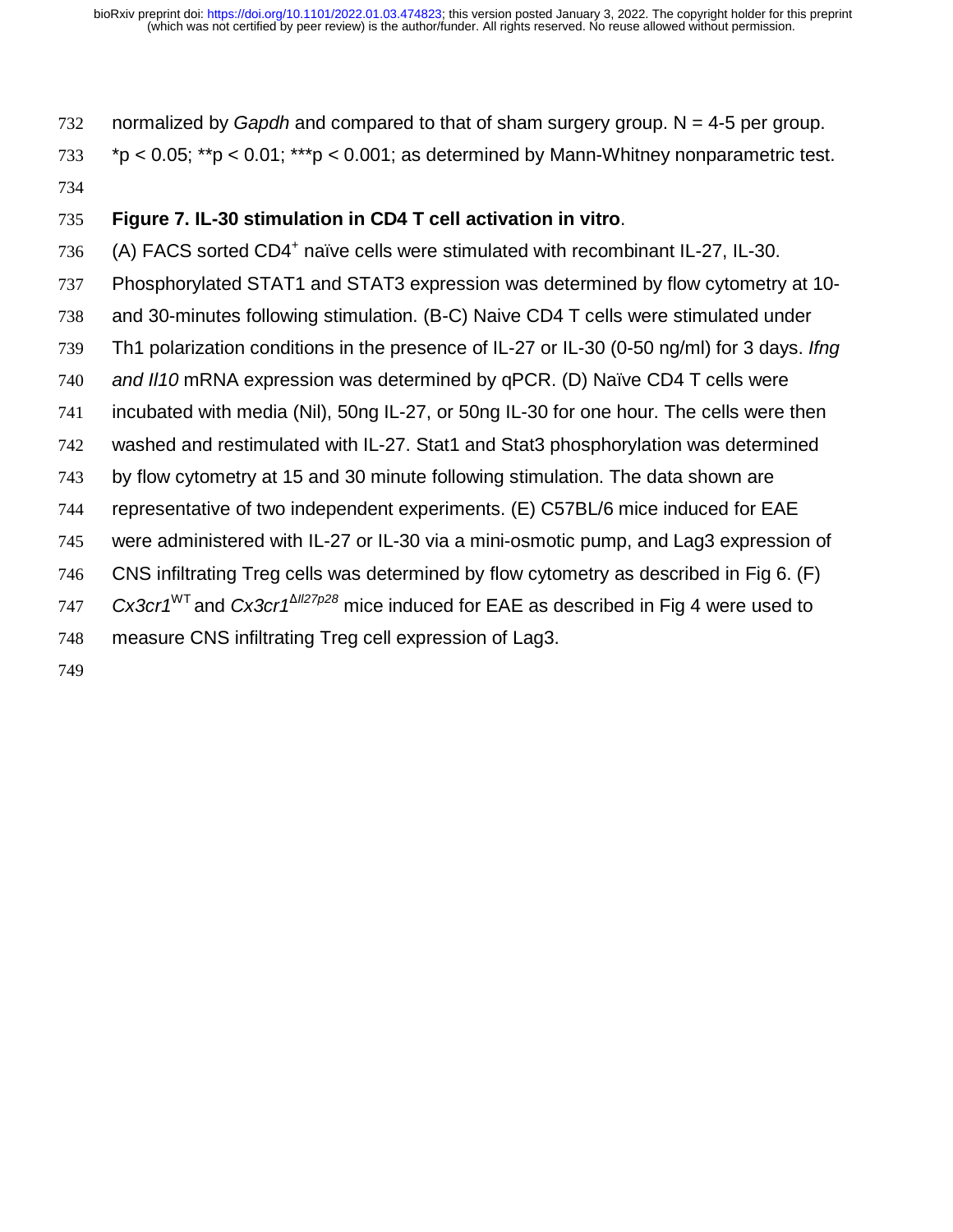750 Figure 1

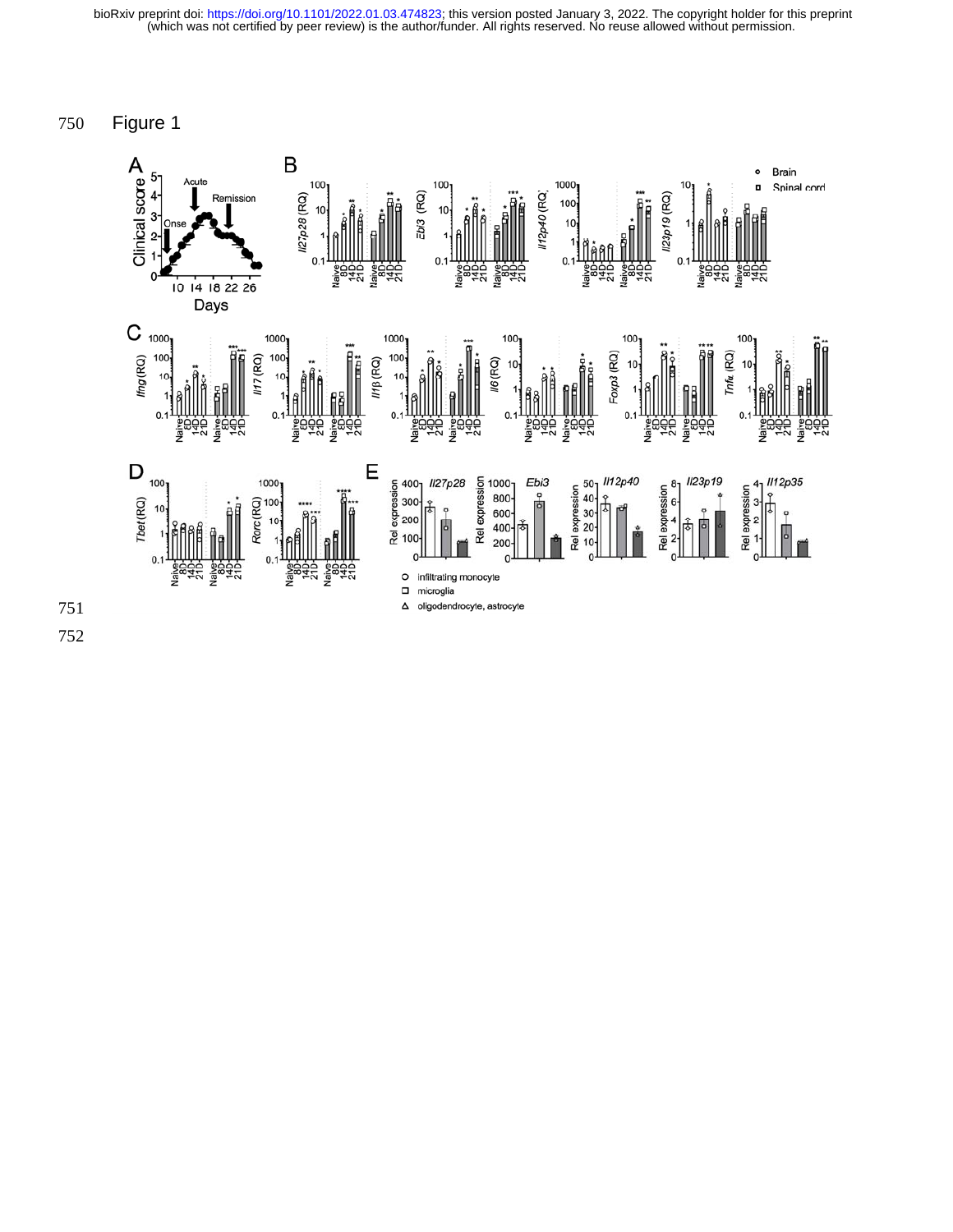753 Figure 2

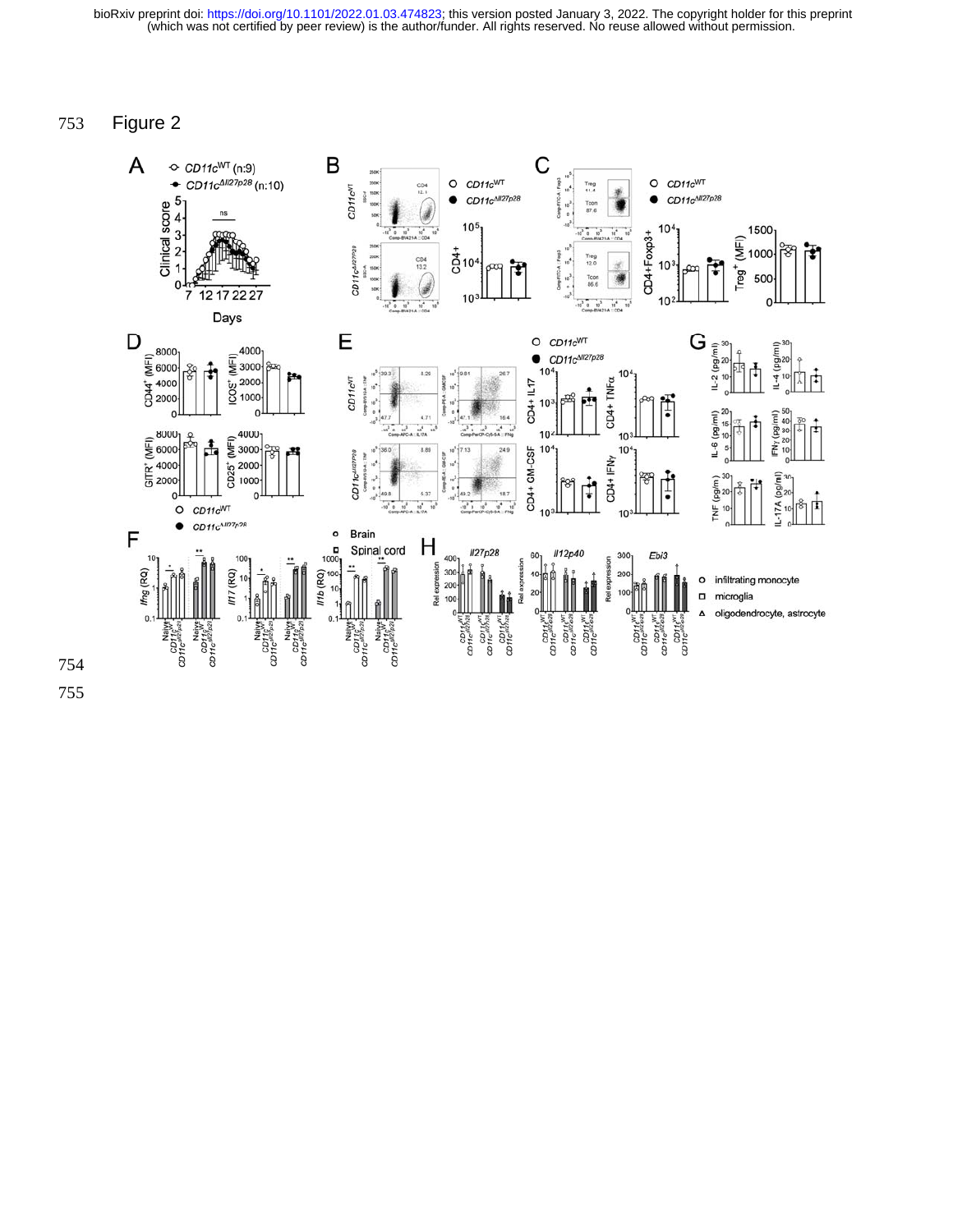756 Figure 3

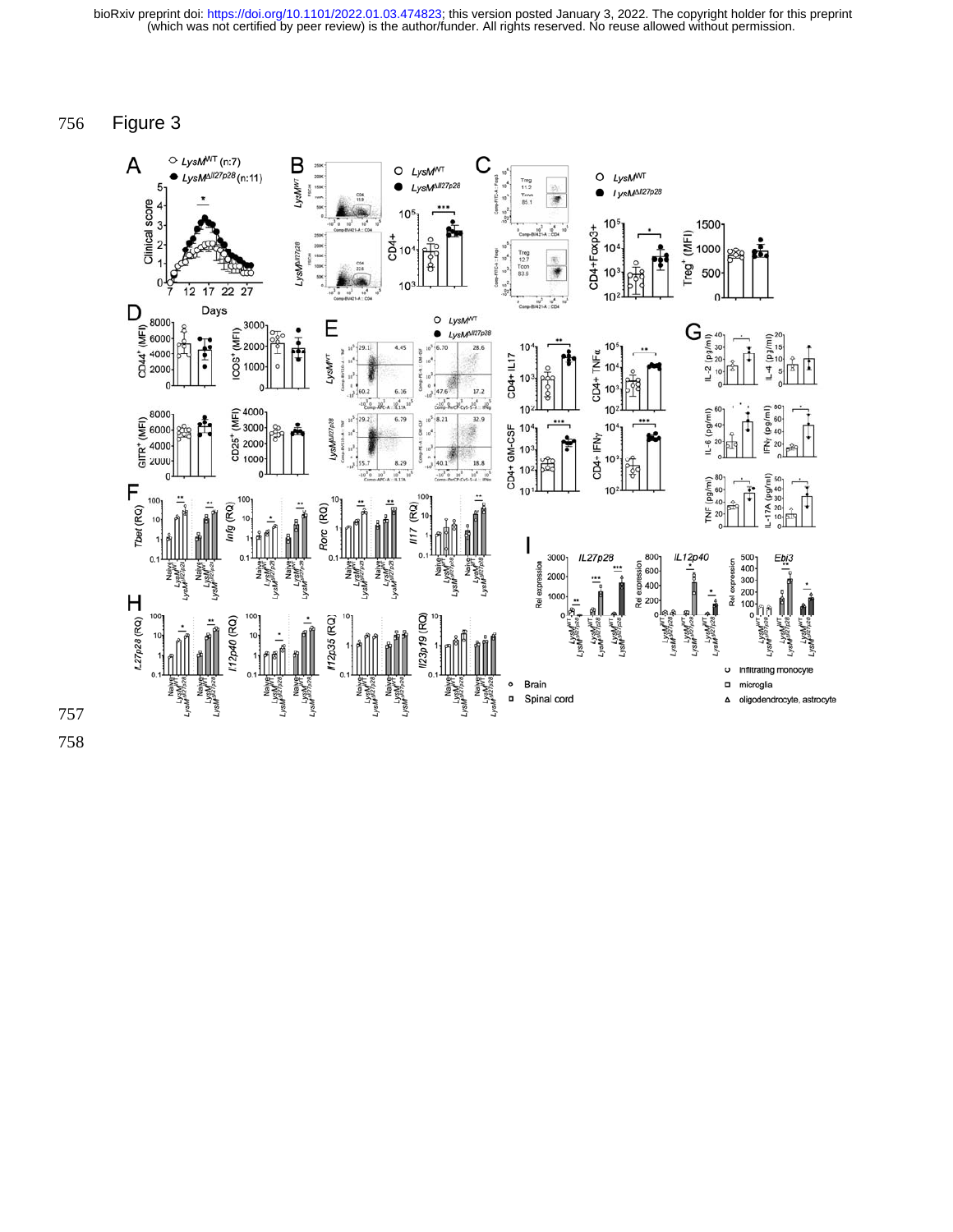### 759 Figure 4

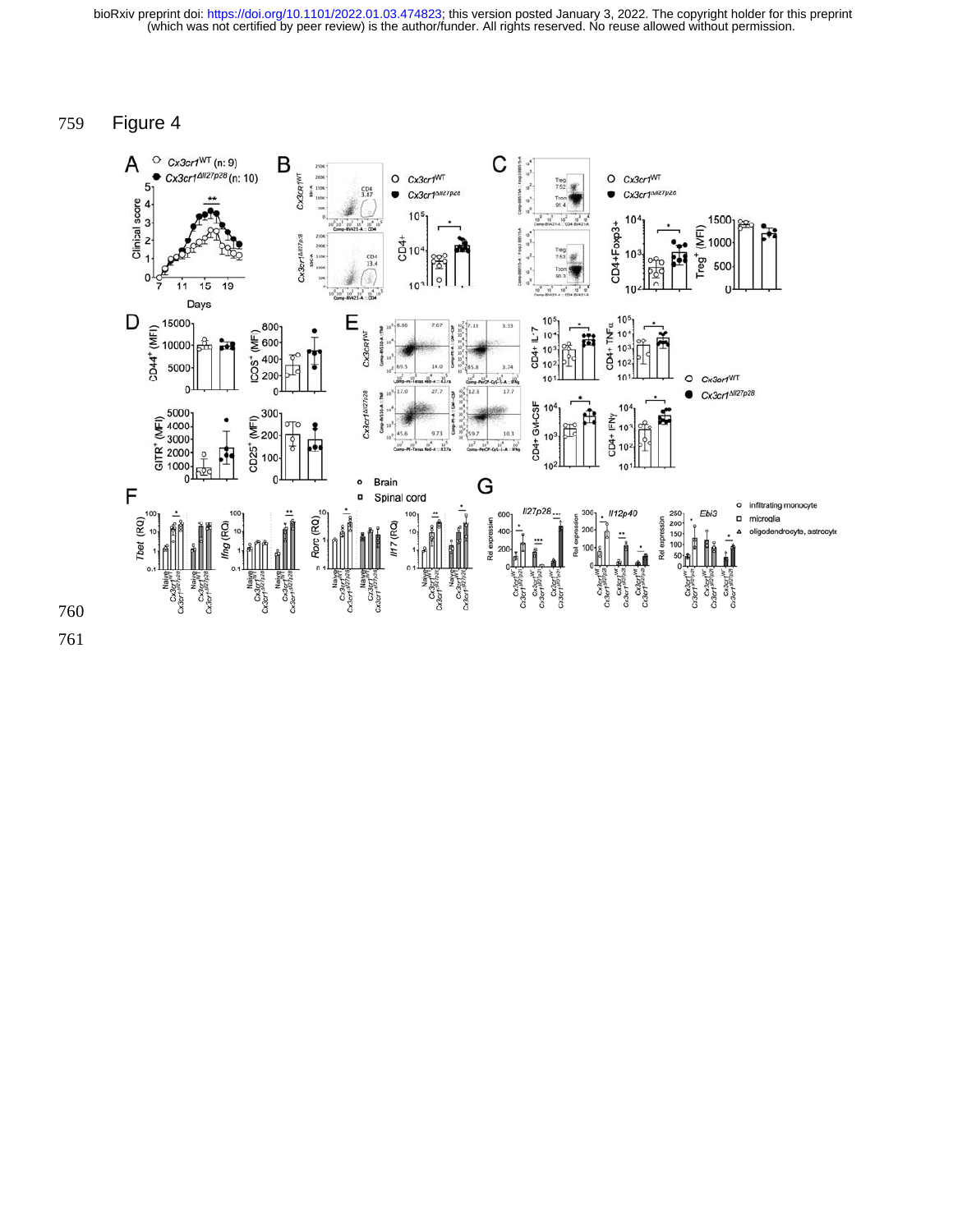762 Figure 5

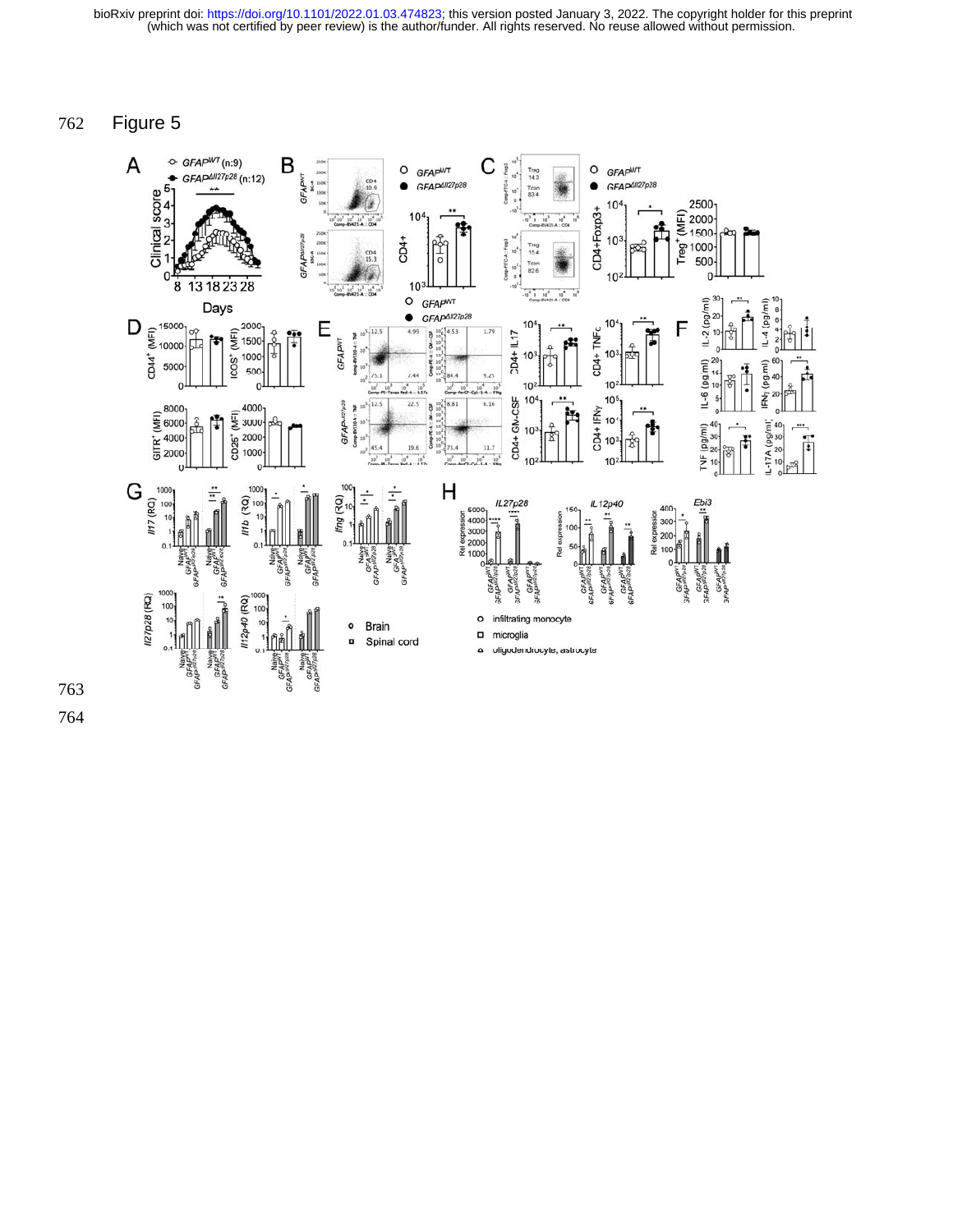765 Figure 6